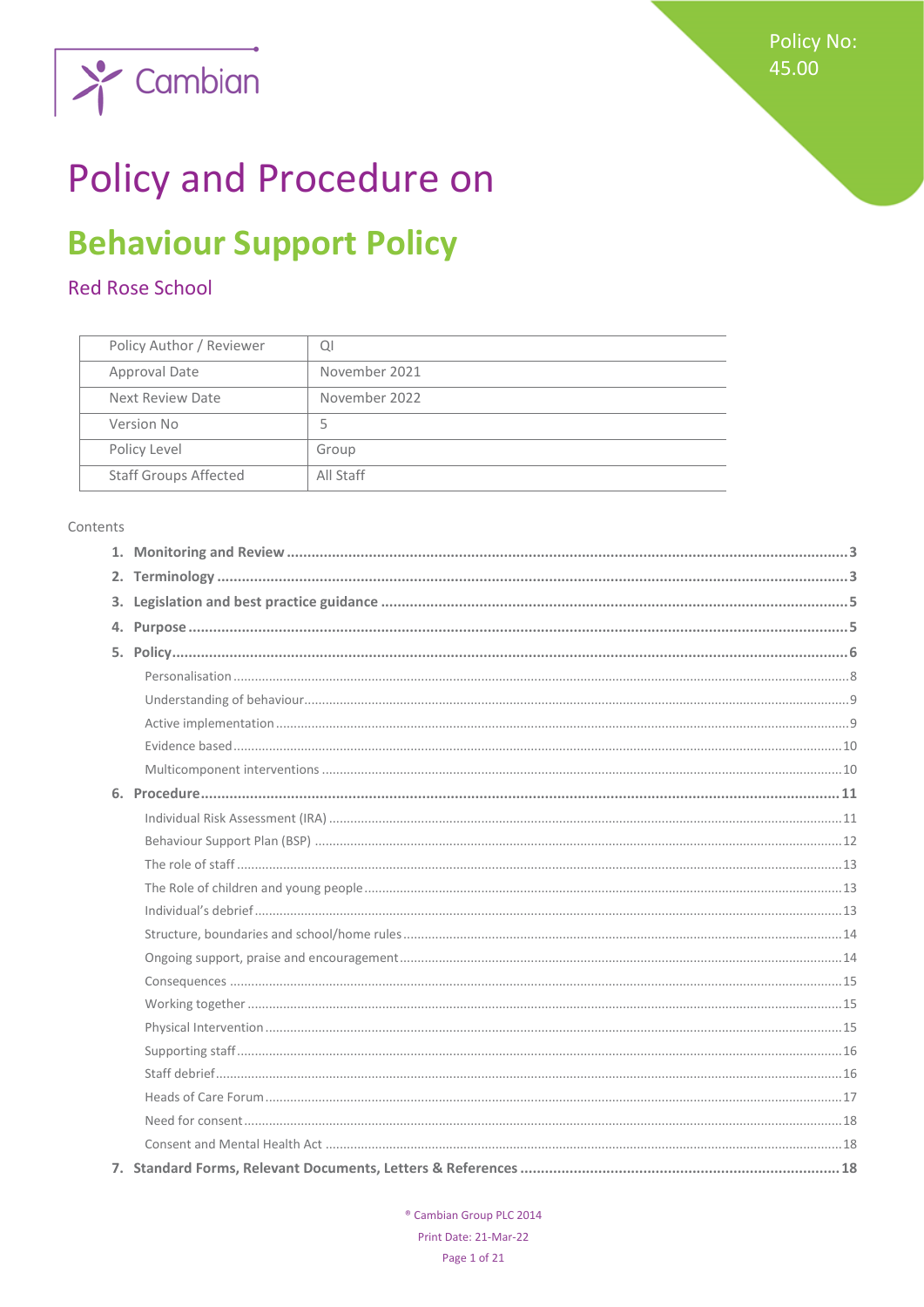

Policy No: 45.00

Next Review Date: October 2022 Behaviour Support Date: November 2021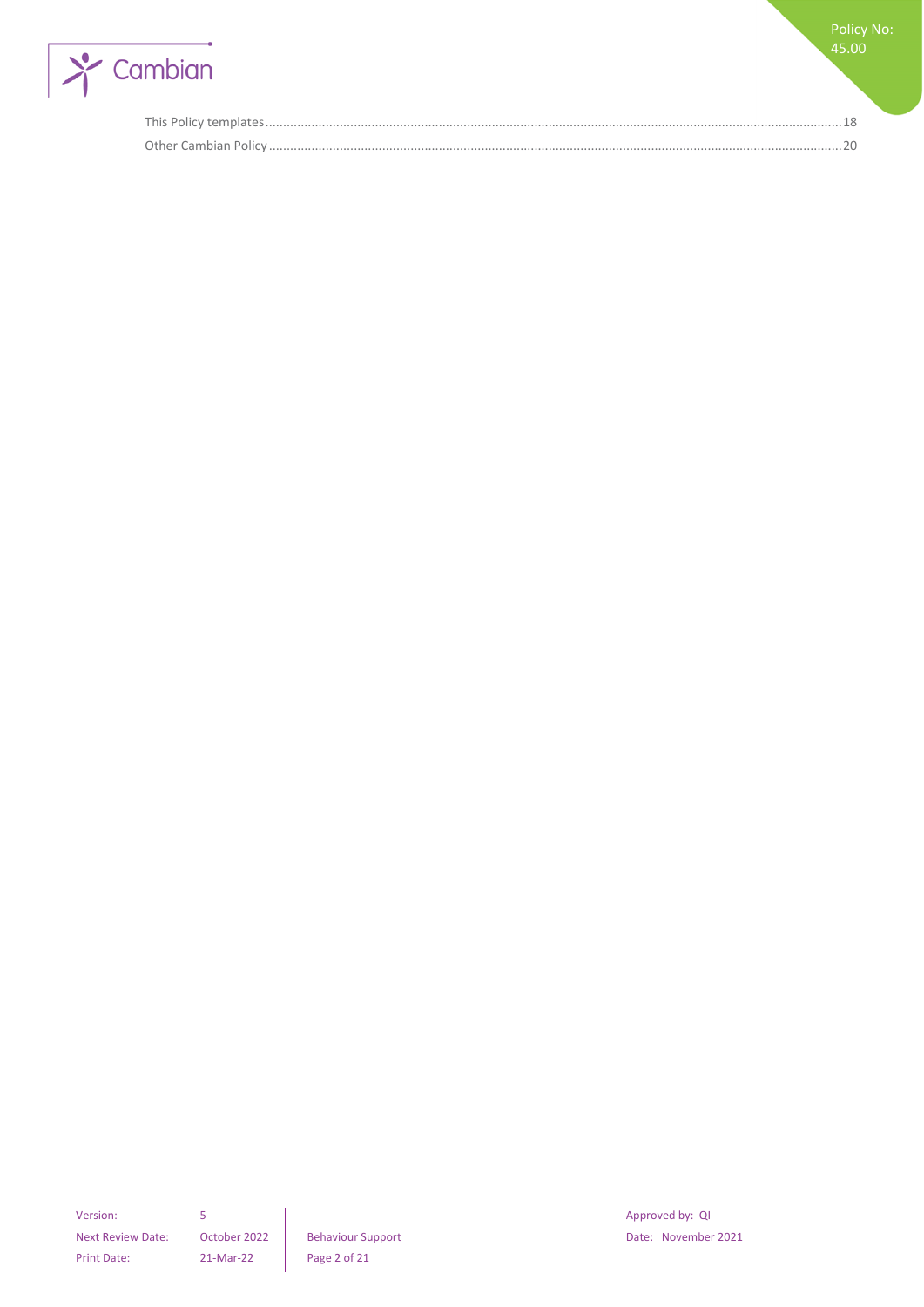

## <span id="page-2-0"></span>**1. Monitoring and Review**

- 1.1. The Proprietor will undertake a formal review of this policy for the purpose of monitoring and of the efficiency with which the related duties have been discharged, by no later than one year from the date of approval shown above, or earlier if significant changes to the systems and arrangements take place, or if legislation, regulatory requirements or best practice guidelines so require.
- 1.2. The local content of this document and supporting procedures will be subject to continuous monitoring, refinement and audit by the Head of Service.

Signed:

De filtet

Andrew Sutherland **Representative, Proprietor- Cambian Group** July 2021

## <span id="page-2-1"></span>**2. Terminology**

2.1. Our aim is to use consistent terminology throughout this policy and all supporting documentation as follows:

| 'Establishment' or 'Location | This is a generic term which means the Children's<br>Home/school/college Red Rose School is a School.                                                                                                                |
|------------------------------|----------------------------------------------------------------------------------------------------------------------------------------------------------------------------------------------------------------------|
| Individual                   | This means any child or young person under the age of 18 or<br>young adult between the ages of 18 and 25. At Red Rose School<br>we have up to 30 young people attending and/or residing<br>between the ages of 5-18. |
| <b>Service Head</b>          | This is the senior person with overall responsibility for the School.<br>At Red Rose School this is the [Headteacher who is Phil Worgan.                                                                             |
| <b>Key Worker</b>            | Members of staff that have special responsibility for Individuals<br>residing at or attending the Establishment.                                                                                                     |
| Parent, Carer, Guardian      | means parent or person with Parental Responsibility                                                                                                                                                                  |
| <b>Regulatory Authority</b>  | Regulatory Authority is the generic term used in this policy to<br>describe the independent regulatory body responsible for<br>inspecting and regulating services. At Red Rose School this is<br>Ofsted.             |
| <b>Social Worker</b>         | This means the worker allocated to the child/family. If there is no<br>allocated worker, the Duty Social Worker or Team Manager is<br>responsible.                                                                   |
| <b>Placing Authority</b>     | Placing Authority means the local authority/agency responsible<br>for placing the child or commissioning the service                                                                                                 |
|                              |                                                                                                                                                                                                                      |

Print Date: 21-Mar-22 Page 3 of 21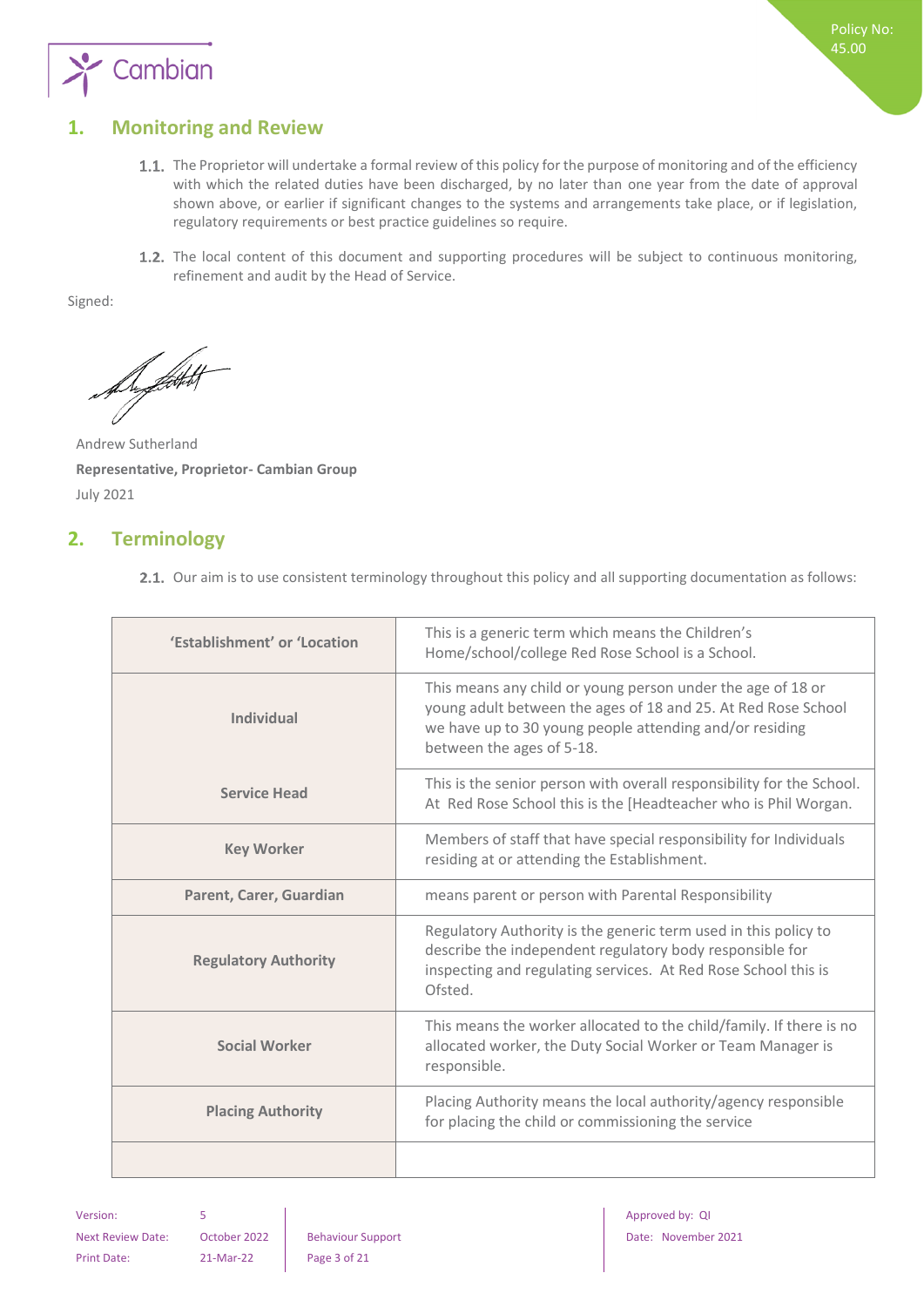

| <b>Staff</b>      | Means full or part-time employees of Cambian, agency workers,<br>bank workers, contract workers and volunteers. |
|-------------------|-----------------------------------------------------------------------------------------------------------------|
| <b>CambianKPI</b> | This is the online in-house information system which holds data<br>for each site on quality measures.           |

Version: 5 **5 1 Approved by: QI** Print Date: 21-Mar-22 Page 4 of 21

Next Review Date: October 2022 Behaviour Support Date: November 2021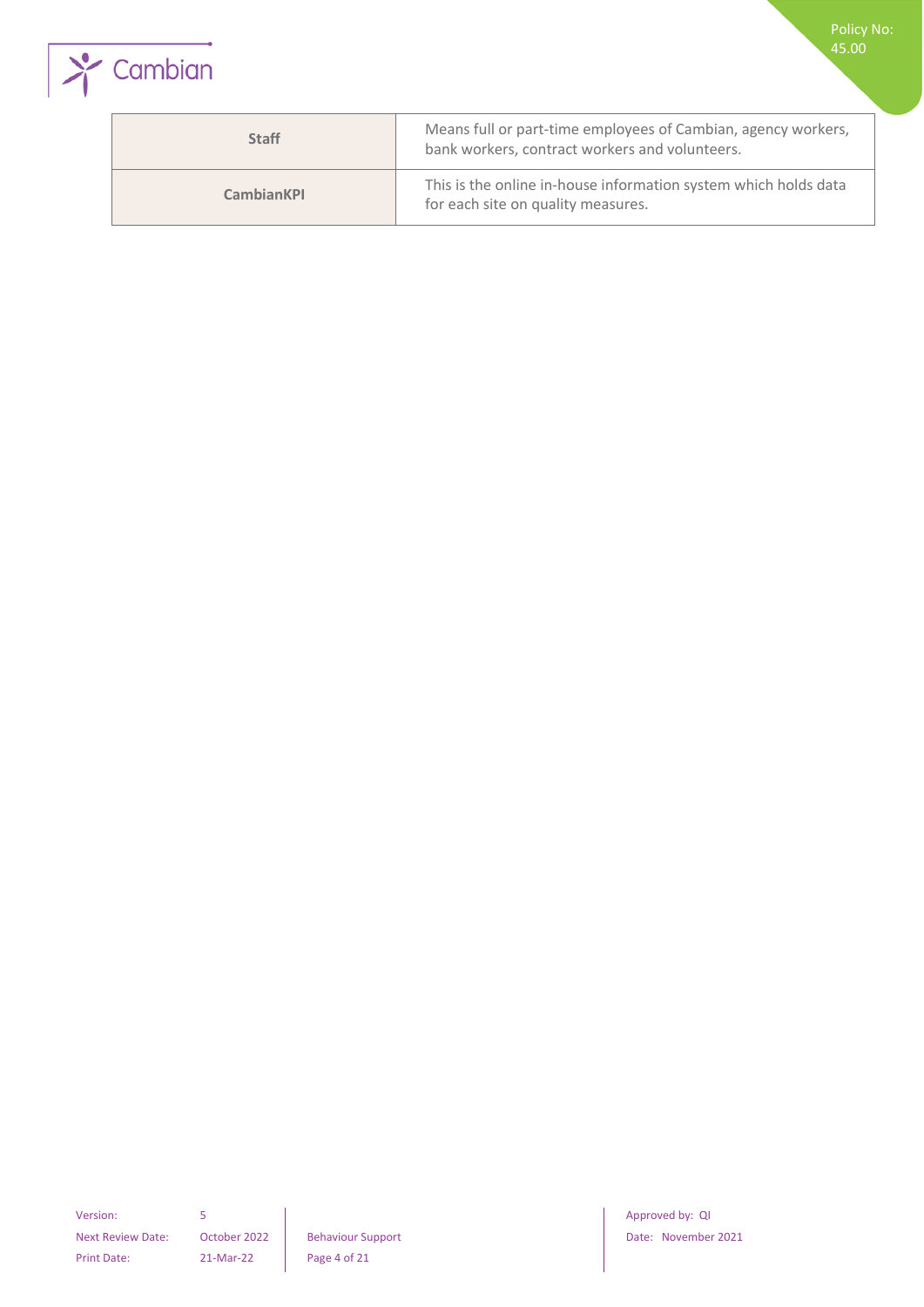# Cambian

## <span id="page-4-0"></span>**3. Legislation and best practice guidance**

- **3.1.** The Education (Independent School standards) Regulations 2014
- **3.2.** Children Act 1989
- 3.3. Human Rights Act 1998
- United Nations Convention on the Rights of the Child (Ratified 1991)
- 3.5. Education and Inspections Act 2006
- 3.6. Health and Safety at Work Act 1974
- 3.7. National Minimum Standards (RSS) 2015
- 3.8. Violent Crime Reduction Act 2006
- 3.9. Children's Homes (England) Regulations 2015
- 3.10. Health and Social Care Act 2008, Regulations 2014
- **3.11.** Equality Act 2010
- 3.12. Regulation and Inspection of Social Care (Wales) Act 2016
- 3.13. Care Standards Act 2000
- 3.14. DE&S/DoH Guidance for Restrictive Physical Interventions. How to provide safe services for people with Learning Disabilities and Autistic Spectrum Disorder 2002
- DoH Guidance on Permissible Forms of Control in Children's Residential Care 1993
- 3.16. DfE Use of Reasonable Force. Advice for Head Teachers, staff and governing bodies July 2013
- **3.17.** DfE Behaviour and discipline in Schools 2014
- BILD Code of Practice for the use and reduction of restrictive physical interventions (third edition) 2010
- 3.19. Ofsted Below the radar: low-level disruption in the country's classrooms September 2014
- Behaviour and discipline in schools, Advice for Head Teachers and school staff February 2014
- Preventing and Tackling Bullying Advice for Head Teachers, staff and Governing Bodies' July 2017
- 3.22. Reducing the Need for Restraint and Restrictive Intervention Children and young people with learning disabilities, autistic spectrum conditions and mental health difficulties in health and social care services and special education settings Published: 27 June 2019
- 3.23. <https://www.crisisprevention.com/en-gb/Specialties/MAPA-Management-of-Actual-or-Potential-Aggression>
- 3.24. [https://www.cqc.org.uk/sites/default/files/20180705\\_900824\\_briefguide](https://www.cqc.org.uk/sites/default/files/20180705_900824_briefguide-positive_behaviour_support_for_people_with_behaviours_that_challenge_v4.pdf)positive behaviour support for people with behaviours that challenge v4.pdf

### <span id="page-4-1"></span>**4. Purpose**

4.1. The implementation of this policy is the responsibility of all staff. The monitoring and review of behaviours is the responsibility of the Head of Service/Registered Manager/Senior Behaviour Lead in collaboration with the site's senior management team.

| Version:                 |              |                          |
|--------------------------|--------------|--------------------------|
| <b>Next Review Date:</b> | October 2022 | <b>Behaviour Support</b> |
| Print Date:              | 21-Mar-22    | Page 5 of 21             |

Approved by: QI Date: November 2021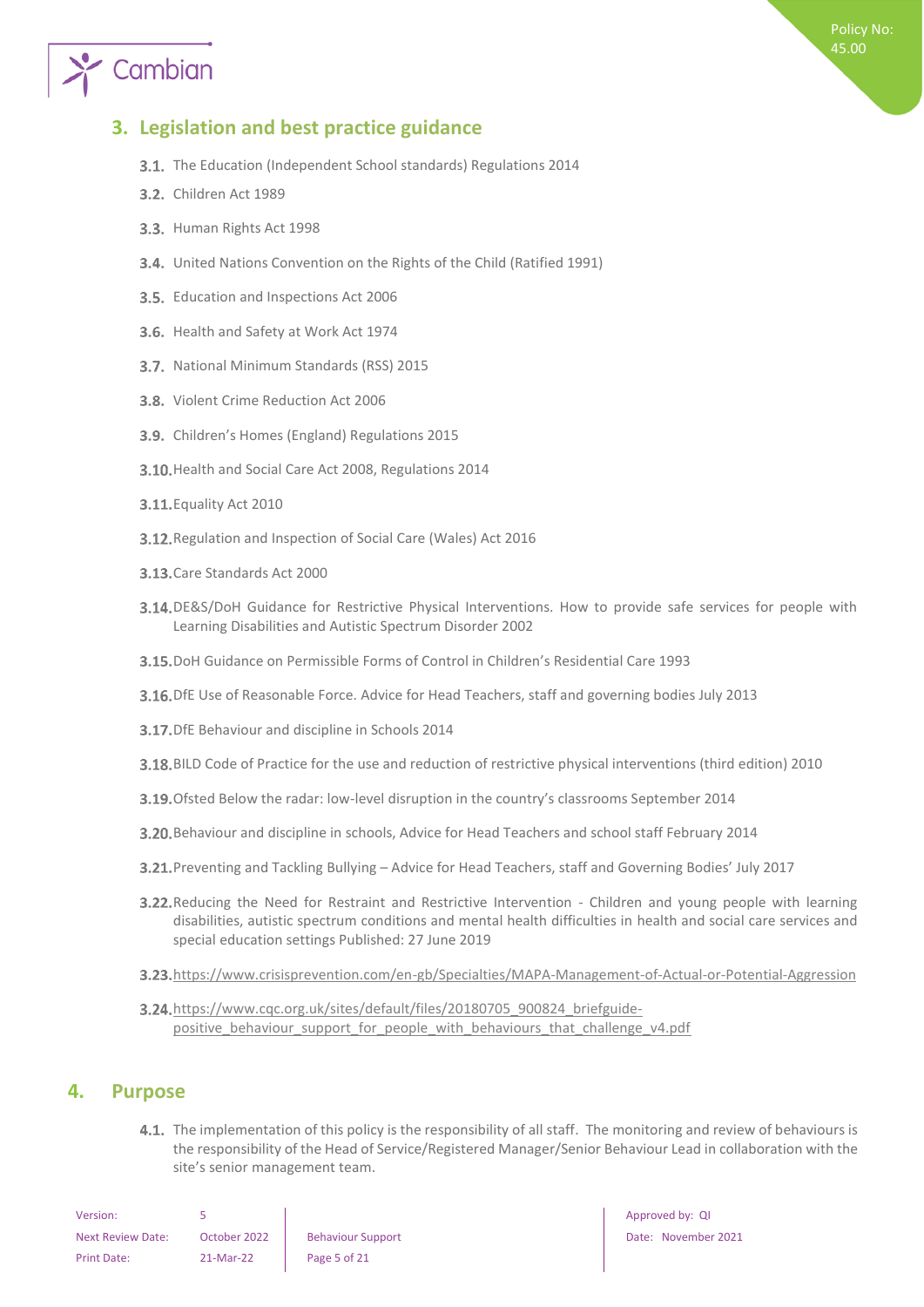

- 4.3. The overall aim of the Behaviour Support policy is to reduce restrictive practices and improve the quality of a child's/young person's life and that of the people around them and to ensure that all children and young people within our services who may have some difficulties with social understanding, social communication, flexibility of thinking and/or sensory issues and also other behaviours of concern which for example might be linked to trauma, are safeguarded at all times and that they have the rights and means to live and learn in a safe and inclusive environment regardless of the difficulty they experience.
- All staff are expected to promote the social, physical and emotional well-being of all of the children and young people within our services. We aim for every Individual to feel valued and respected, and to be treated fairly.
- 4.5. Effective behaviour support helps children and young people lead a meaningful life and learn new skills without unnecessary restrictions.
- 4.6. With the right approach to behaviour support delivered in a person-centred way, we believe we can reduce the likelihood and impact of behaviour of concern.
- 4.7. To maintain the safety of the individuals, the staff working with them, others and the environment.
- 4.8. To promote the use of effective non-aversive intervention strategies.
- 4.9. To support and encourage best practice and reduce the need for physical intervention to be used.
- 4.10. To ensure all locations comply with all the relevant current legislation and other national standards which govern this area of our work.

## <span id="page-5-0"></span>**5. Policy**

Cambian

- Experiencing neurodiversity such as autism can sometimes mean enduring a series of traumatic events, starting from a young age. For some, those events may add up to severe and persistent post-traumatic stress disorder (PTSD). Given various difficulties, and the communication challenges children often experience, their PTSD can be particularly difficult to recognise and resolve.
- 5.2. How a child/young person communicates through behaviour might be difficult for those around them to understand. This is especially true for neuro-diverse children and young people, or where a child with autism may have also experienced trauma. This understanding is critical in the development of the strategies deployed to support the child/young person. Some of the children and young people may display behaviour of concern as a response to a complex pattern of needs, frustrations as a result of their learning difficulty or because of associated conditions. Those problems might be compounded by their additional difficulties including mental health, social deprivation or complex medical conditions.
- 5.3. A child or young person may present some specific, and at times, additional behaviors which may be a result of trauma. Trauma occurs when a child experiences an intense event that threatens or causes harm to his or her emotional and physical well-being. Some events are more likely to be traumatic than others and children can have very different responses to the same event. When a child/young person experiences trauma, it can affect their daily lives and their ability to get along with others.
- 5.4. Abuse, sexual assault, violence, natural disasters and wartime combat are all common causes of PTSD in the general population. Among neuro-diverse children/young people, everyday events can be experienced as traumatic e.g. fire alarms, the loss of a family pet, having to live without the family e.g. in a residential home / residential school, daily expectations including having to follow an education program/timetable, changes to expected routines or even a stranger's offhand comment can also be destabilizing. Neuro-diverse children and young people with autism can also be traumatized by others' behavior towards them, even when there is no threat perceived by others.
- 5.5. All staff working with our children and young people must always be willing to look past challenges presented by a child/young person's diagnoses if they are to provide a truly holistic approach to support. However, staff having the understanding of a particular diagnosis, may help them consider critical areas when identifying the

| Version:                 |              |                          |
|--------------------------|--------------|--------------------------|
| <b>Next Review Date:</b> | October 2022 | <b>Behaviour Support</b> |
| Print Date:              | 21-Mar-22    | Page 6 of 21             |

Approved by: QI Date: November 2021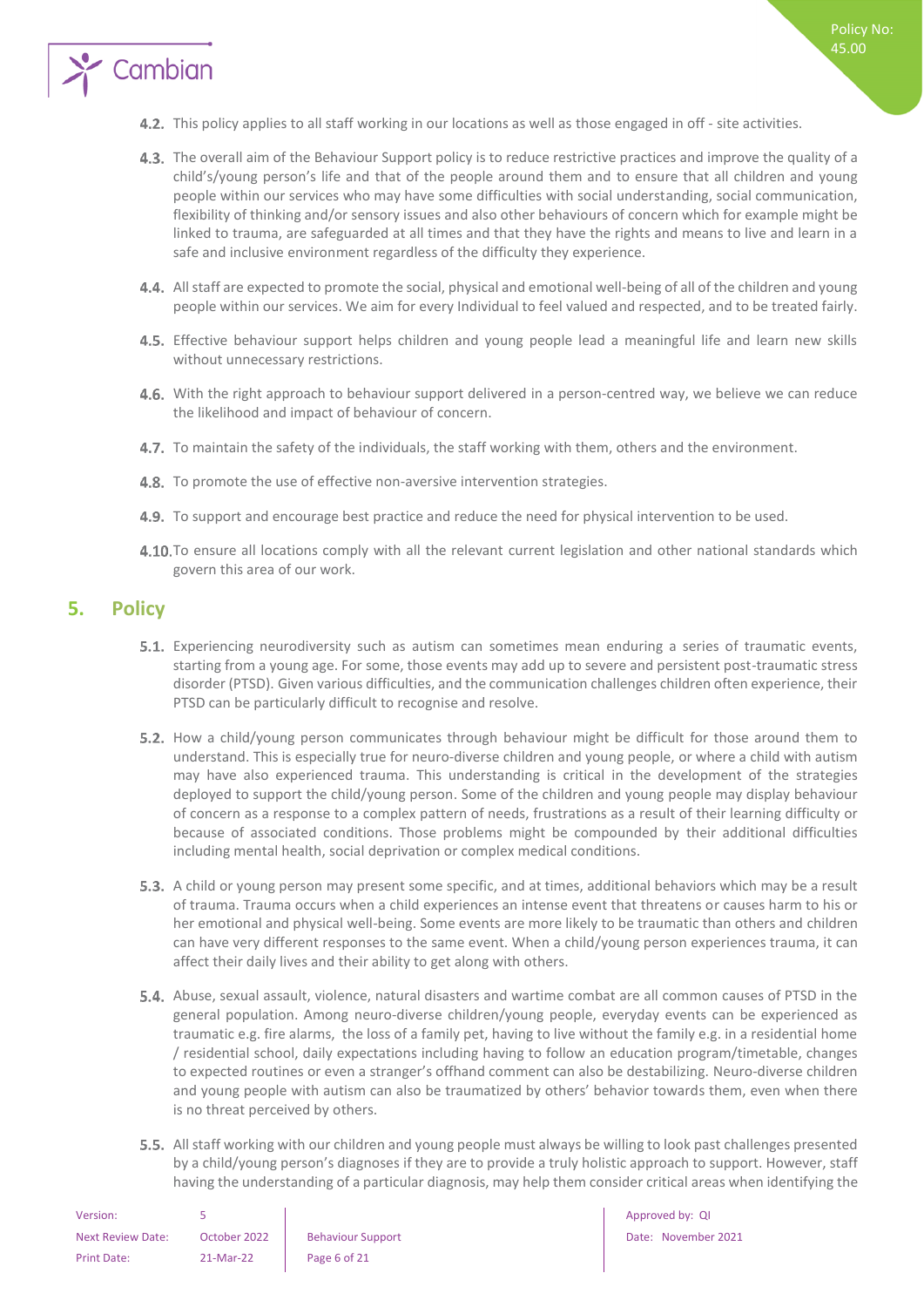

appropriate strategies to support that child/young person. This is most effectively achieved, where possible, when done alongside and involving, the child/young person as an agents of change in their own life.

- 5.6. Owing to their complex needs, children and young people sometimes behave in ways that others can experience as challenging or don't fully understand. On some occasions, these expressions may be perceived as dangerous and have the potential to result in harm to the person displaying the behaviour, their peers, those working alongside them or the public. On other occasions the behaviour may constitute partial or even complete withdrawal, ongoing sadness and lack of engagement in education or other activities within the home or outside the provision.
- 5.7. This policy provides guidance for staff to be able to effectively support a child/young person when they are displaying behaviour of a concern, including:
	- Anxiety, fear or panic attacks
	- Too much or too little sleep
	- Loss of appetite or overeating
	- Unexplained irritability or anger
	- Difficulty focusing on projects and school/college work
	- difficulty maintaining conversation
	- Difficulty generating ideas or solving problems
	- showing obsessive or pervasive worry
	- Denial (potentially as the result of toxic shame) and confusion
	- **Sadness**
	- Poor concentration
	- Survival instinct lie, steal, seek shelter, food
	- Physical or verbal aggression
	- Self-injury
	- Property destruction
	- Disinhibited and impulsive behaviour
	- Hyper sexuality
	- Difficulty developing healthy relationships Impulsivity
- **5.8.** This list is not exhaustive and there might be other behaviour(s) which is equally critical but not listed above. When forming an assessment for developing strategies for positive behaviour support, consideration needs to be given to the baseline assessment of behaviour and also to the shared knowledge and understanding of each child/young person, including changes to regular, known behaviour.
- **5.9.** Our approach to behaviour support within Cambian is based upon the overriding principle that all behaviour is a form of communication. The communication can be as the result of an unmet need or frustration as a result of not being understood by others. Pre-empting needs and improving methods of communication may be helpful in reducing or at times even stopping behavior of concern. However, there are also other factors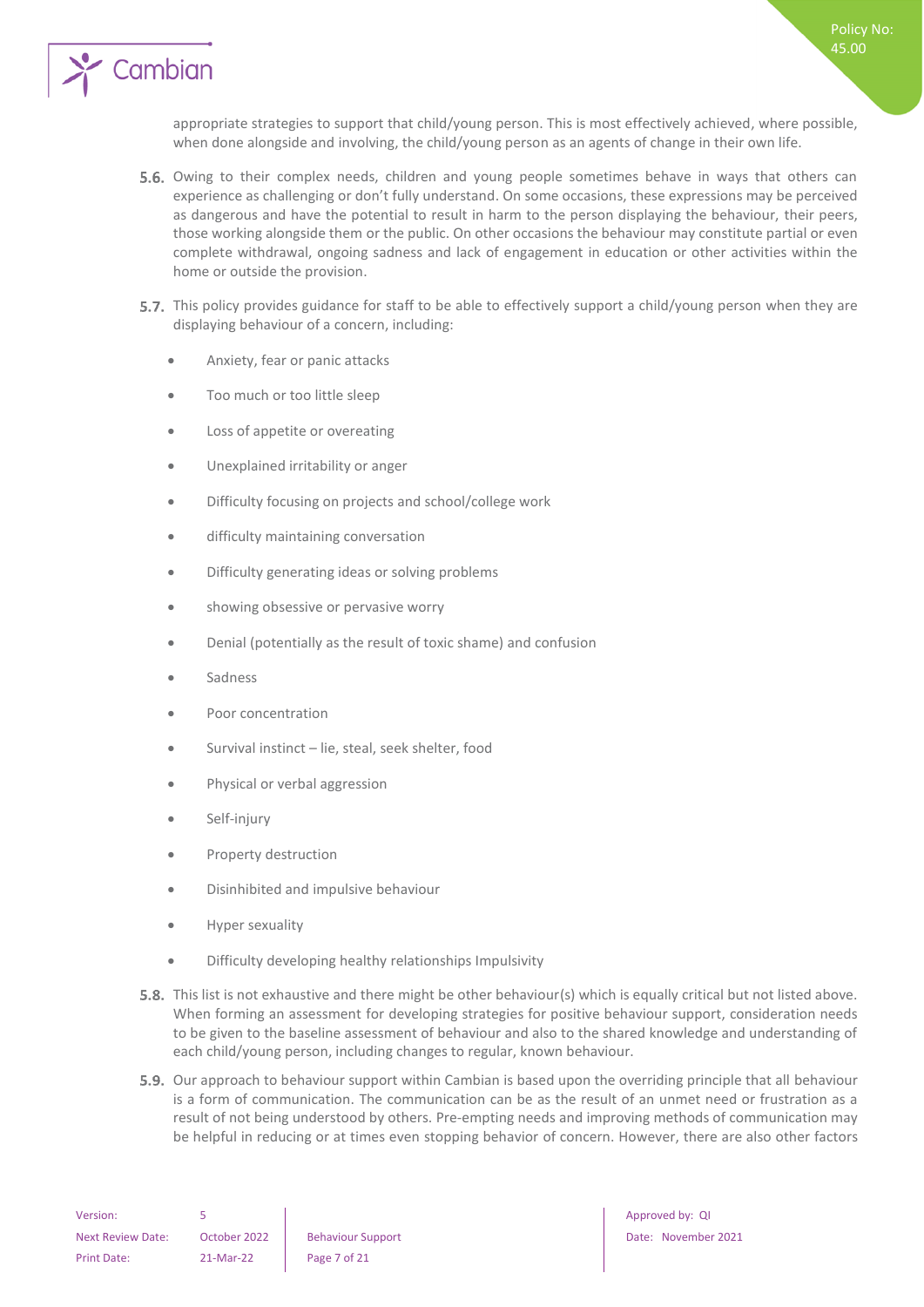

in the overall development of a child/young person which are equally critical, and which may directly contribute to the reduction of behavior of concern.

5.10. Therefore, as an organisation we aim to:

- Value each other and develop mutual respect,
- Provide environments that are mindful of sensory needs, i.e. tidy, uncluttered and clean environments,
- Develop and maintain an environment where children and young people feel safe and secure and which supports everyday learning,
- Maintain an environment where children and young people feel there is unconditional positive regard and acceptance of them for who they are and also one, where they feel being actively listened to,
- Create an environment with plenty of optimism and appropriate level of tolerance, but also high expectations,
- Provide relentless focus and commitment to positive relationship building and atunment regardless of the time involved and number of attempts already made,
- Create an environment where all children and young people understand the need for effective communication, including being able to say 'no' when they need to, helping development and maintenance of positive relationships between children/young people and adults,
- Maintain an environment where children and young people can learn about themselves and their rights and responsibilities,
- Creating an environment where children and young people develop a sense of personal autonomy. Where staff facilitate decision making processes so each child and young person can learn about risks involved and benefits of their decisions.,
- Create a moral foundation for children and young people where skills of self-control and self-discipline are developed and they are able to take responsibility for their actions and learn how to look after themselves in the future,
- Equip children and young people with skills for life so they can make informed decision and understand the natural consequences,
- Ensure Leadership Teams will focus on continuous improvement having children's/young people's needs at heart of all they do,
- Ensure there are opportunities for parents and carers to play an active part in their child's/young person life.
- 5.11. In order to help improve the quality of each child/young person life and the quality of life for those around them Cambian recognises the **5 signs of Positive Behaviour Support** (PBS) identified by BILD®:

#### <span id="page-7-0"></span>**Personalisation**

- 5.12. Behaviour support will be individualised i.e. based on a comprehensive multi-disciplinary assessment of the abilities and needs of the individual in our care. The support provided for children's / young people's behaviour will always require personalised approaches. These will help to:
	- Reduce anxiety
	- Enhance motivation, confidence and self esteem
	- Improve concentration and reduce distractions
	- Facilitate independence
- 5.13. As far as it is practically possible, children and young people should be involved in determining their support, education and care needs alongside other people in their lives. They should be able to participate in the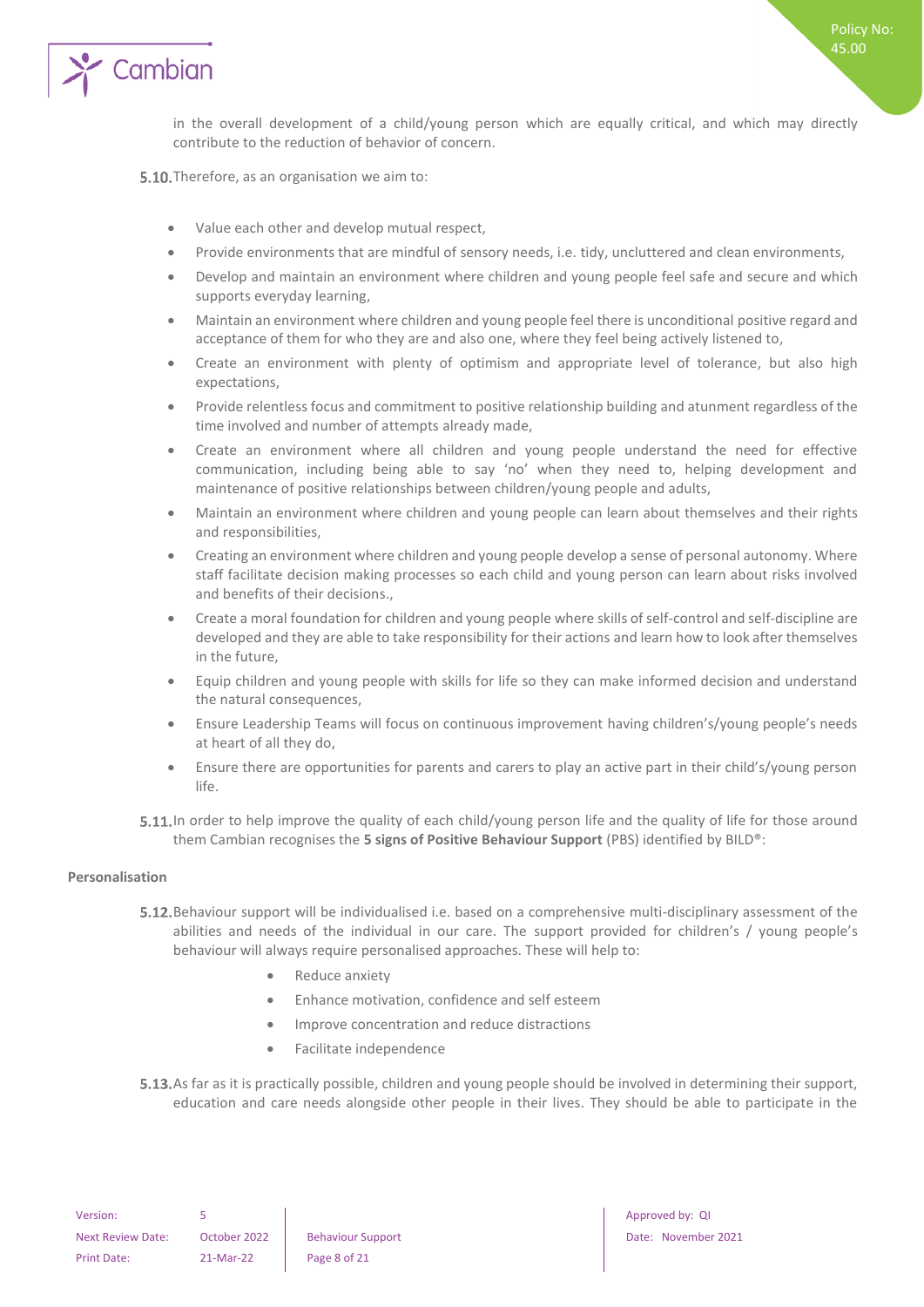

Policy No: 45.00

#### <span id="page-8-0"></span>**Understanding of behaviour**

- 5.14. Multi-Disciplinary Team assessments should be used to develop our understanding of the function of any presenting challenging behaviour. Individual Risk Assessments (IRA) and Behaviour Support Plans (BSP) are developed in conjunction with relevant key people around the child/young person including: care and support staff, education staff, managers, clinicians. From there, a detailed and robust strategic document is developed, which will support staff to have a deep understanding of the needs of the individual. Strategies are discussed with the staff who have a good knowledge of each child/young person.
- 5.15. A clear approach to managing and supporting children and young people with behaviour of concern is embedded in all our services. This may include an assessment and intervention framework (such as functional analysis) that sees behaviour as having meaning, which is multi-faceted and supports the positive change through the understanding of behaviour.

#### <span id="page-8-1"></span>**Active implementation**

- All children and young people in all Cambian locations have Individual Risk Assessment and Behaviour Support Plan.
- 5.17. It is the responsibility of the Head of Service/Registered Manager to ensure that:
	- All children and young people have a current Individual Risk Assessment and up to date Behaviour Support Plan, designed to reduce risks associated with the behaviours of concern.
	- The Behaviour Support Plan is reviewed every 3 months as a minimum and also following incidents, where known behaviour support strategies didn't fully work or where new behaviour occurred which requires specific approaches to be used,
	- Where appropriate, the child/young person has read and understands their Behaviour Support Plan and is encouraged to participate and contribute to the planning process,
	- The Behaviour support Plan is shared with parents/guardians, relevant authorities.

**5.18.** A Behaviour Support Plan includes information about:

- Pre-emptive action taken to reduce known triggers (i.e. plan for change, support following family contact, support in particular subjects or in relation to significant dates/anniversaries etc.)
- How the environment needs to be managed to support the child/young person (i.e. demonstrates an understanding of impact of the environment on the sensory needs of the child/young person and seeks to minimise these),
- The skills and strategies the person needs to be taught to enable them to communicate in a more positive, socially acceptable way,
- Strategies for supporting socially unacceptable behaviour when it occurs including proactive, active and reactive phases,
- Any positive motivators/incentives/rewards to be used and any actions which should be avoided during a particular phase,
- Areas to be considered and relevant strategies to be used in order to prevent potential relapse into crisis behaviours.
- Each Behaviour Support Plan also outlines individualised reactive strategies that effectively support the individual when they are unable to regulate their behaviour.. It is expected that most of the reactive strategies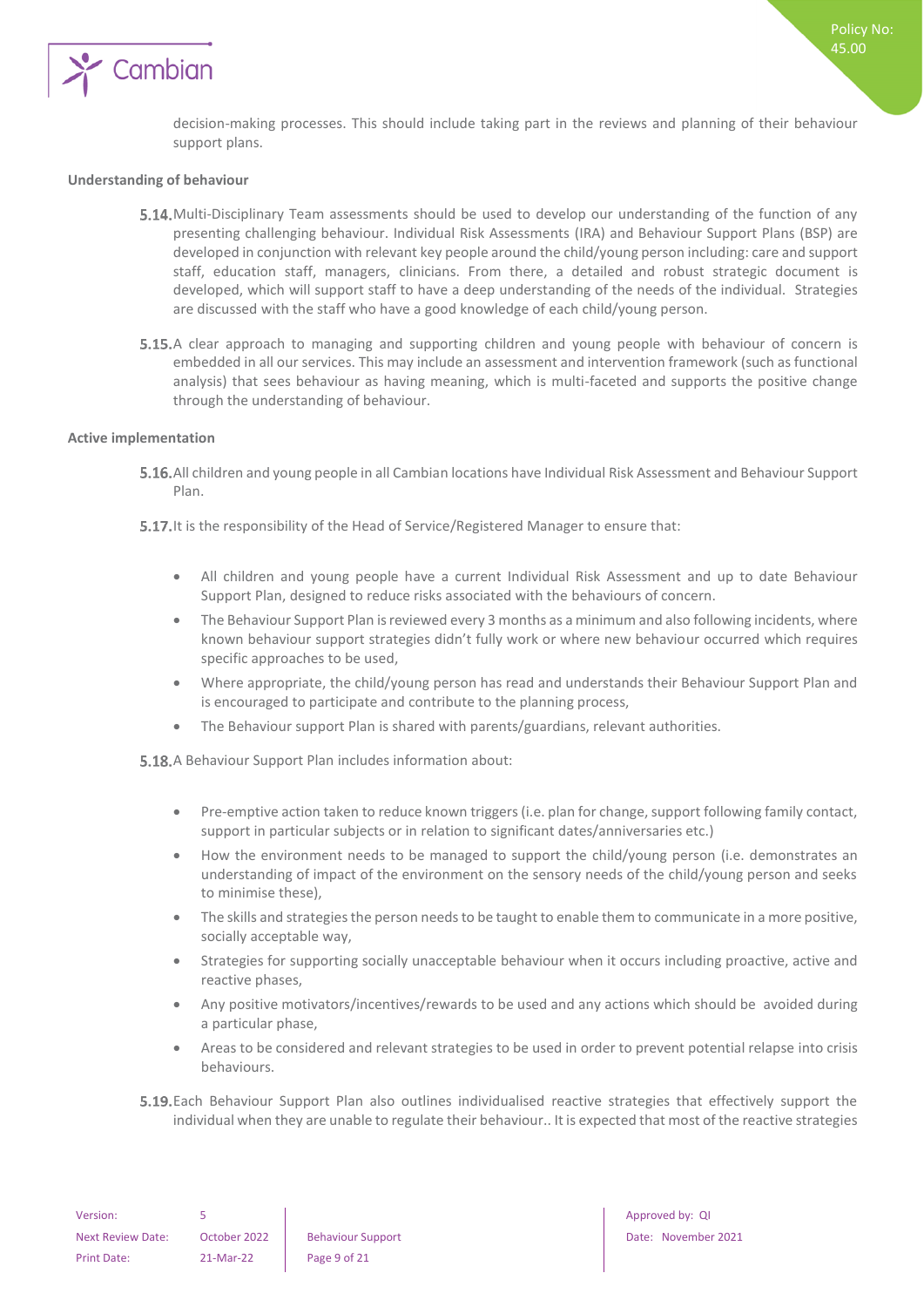

would address the function of the presenting behaviour and would only include restrictive physical intervention as a last resort.

- Behaviour Support Plans will be reviewed and revised, by structured and objective monitoring of incident and restraint reports, recognising the child/young person's progress in replacing unwanted behaviours with more positive alternatives, and improving quality of life.
- **5.21.** A culture of collaborative practice must exist to ensure that we adopt a true multi-disciplinary approach.
- **5.22.** Regular training relating to methods of behaviour support and the writing and monitoring of individual Behaviour Support Plans is provided for staff, both as whole service training and relating to individual young people. The promotion of appropriate behaviour support strategies and also about individuals are discussed regularly in the appropriate team meetings and at senior leadership meetings.
- 5.23. Active and meaningful debriefs/reflections with staff involved in an incident and the child/young person must also form part of each home's/school's/college's culture in order to ensure that we can clearly identify learning points from any difficult situation and use these to inform future practice. Those, whether Individual or group debriefs must be linked with and revisited during individual staff supervisions and reflections recorded in supervision minutes (single subject or part of regular scheduled sessions).

#### <span id="page-9-0"></span>**Evidence based**

- **5.24.** Behaviour Support Plans once implemented, require on-going monitoring and recording in order to ascertain the effectiveness of the programme. They are active and dynamic documents which need regular updating in order to ensure that strategies employed are current and effective.
- 5.25. Schools/Colleges/Homes employ various methods to record on-going data relating to incidents/physical intervention etc. This data is analysed on a regular basis by the appropriate teams within each setting to evaluate the effectiveness of specific strategies.
- 5.26. Data relating to incidents/physical intervention is submitted and analysed across the organisation by means of weekly submissions to CambianKPI.

#### <span id="page-9-1"></span>**Multicomponent interventions**

- **5.27.** Emotional regulation and behaviour support will be implemented at different levels and in different ways depending on the child/young person needs. Behaviour Support will be positive, i.e. focused on teaching and encouraging the person to develop and use more adaptive ways of responding to a range of stimuli or difficult situations.
- 5.28. Behaviour Support will primarily focus on proactive and active strategies, with reactive strategies only be used to bring about effective control and to maintain a safe environment during situations by utilising approved and agreed techniques. The notion of addressing situations at an early stage to prevent the escalation and avoid unnecessary injury, harm or damage, is fundamental.
- 5.29. The focus will be placed on development of proactive strategies to prevent or reduce the impact of triggers and events that evoke or perpetuate the behaviours of concern. Interventions would be designed to support personal development and the learning and maintaining of new skills.
- **5.30.** Coping strategies will be prioritised and there would be evidence that the environment had been altered to ensure it was the best possible fit for the child/young person.
- **5.31.** There will also be some reactive strategies to help people keep safe when needed. Support would be based on assessed need and may use a range of evidence-based therapies provided by therapy teams where required. Cambian provide the opportunity for people to engage in meaningful and purposeful activity that motivates them. In a home setting, this may include learning new skills or being encouraged to try a broader range of activities. In an educational setting, this is focussed on providing a stimulating curriculum that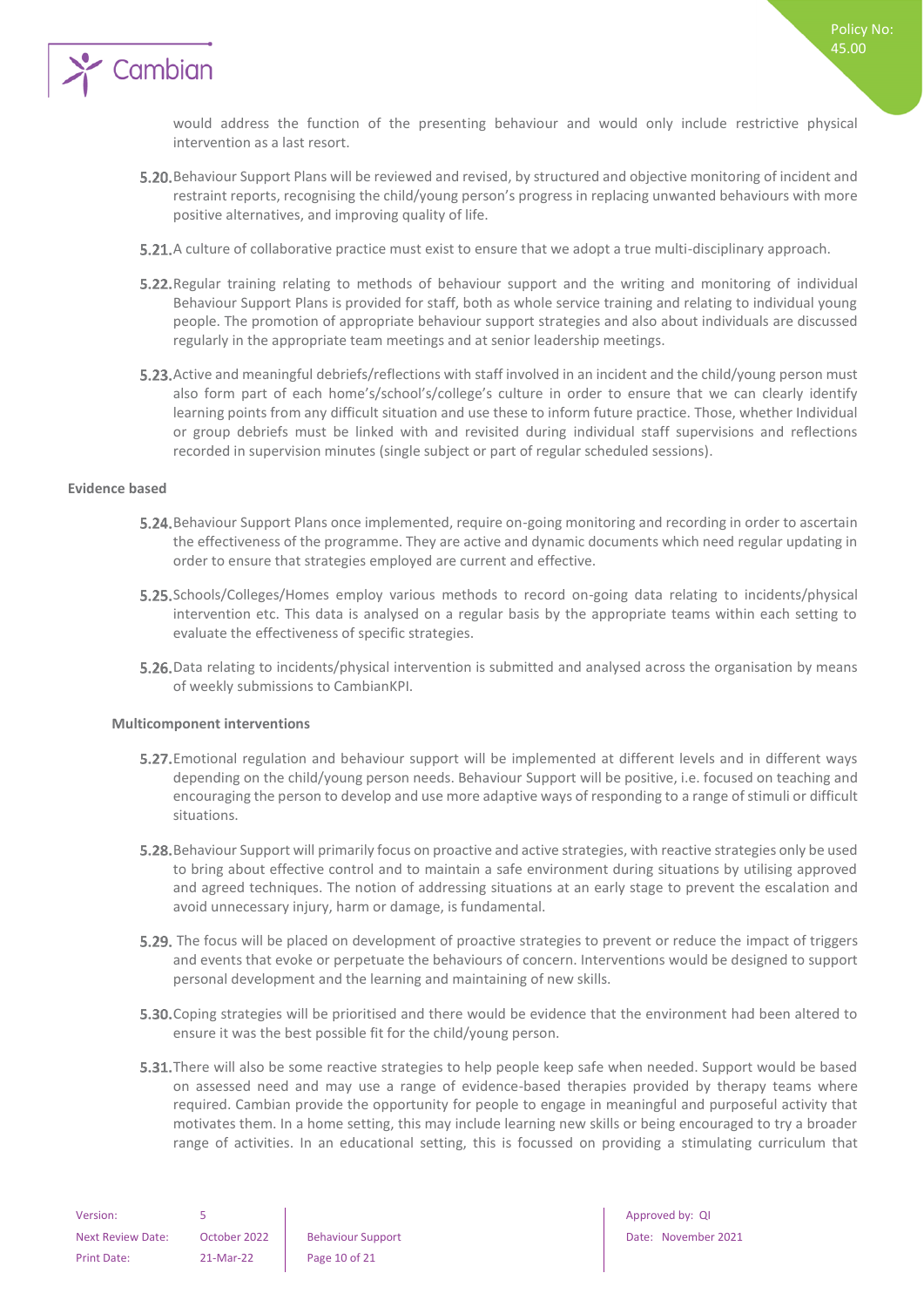

captures the individual's imagination and takes account of the ways in which the individual learns best and is appropriately differentiated in order to enable engagement in learning.

## <span id="page-10-0"></span>**6. Procedure**

#### **Risk Assessment and Management process – Education**

- Please read this section in conjunction with the 45.01 **Risk Assessment and Management process map for Education,** which provides an overview of the risk assessment and management process from the point of referral assessment to the point of transition onto the next phase of children's/young people's life within or outside Cambian.
- 6.2. As a part of this process, each site will have the following set of documents for each child/young person, which will identify key information in relation to the effective support of behaviour and management of known risks from pre-admission and throughout their placement.
	- Referral Assessment Placement (RAP)
	- Impact Assessment (IA)
	- Individual Risk Assessment (IRA) IRA must be reviewed (as a minimum) every three months or as appropriate based on observed behaviour that either improves or deteriorates. If at any time a behaviour or risk of behaviour puts the individual into the 'High Priority Group' (HPG) then the reviews will be more frequent and according to need as required. Any behaviour resulting in a high level intervention will automatically be followed by a review of the Individual Risk Assessment document.
	- Behaviour Support Plan (BSP)
	- Placement Plan (Care Plan) Children/Adults
	- Risk Reduction Plan (RRP)
	- Placement Support Plan (PSP) this is one aspect of a continuum of support to those at risk of their placement breaking down. It is used where the behaviour of young people is such that on-going concerns with regards to the safety of others and/or staff are raised or the ability of the service to meet the young person's needs is in question.
	- Weekly Risk assessment (WRA) is based on Individual needs, presentation and type of service provided. Modification of the risk criteria might be required depending on the profile of the service.
	- Weekly Risk Assessment spreadsheet template
- 6.3. Managers must ensure that every individual has all the appropriate and relevant documents completed at the appropriate stages in a young person's placement, informed by the relevant information including EHCP, LA Placement Plans and Health Plans. Those documents must be:
	- Developed (where appropriate involving Individual and their family) and implemented during the assessment period,
	- Subject to the agreed systems for monitoring of behaviour concerns,
	- Subject to data processing and analysis to review trends Individual Risk Assessment.

#### <span id="page-10-1"></span>**Individual Risk Assessment (IRA)**

- 6.4. In the context of supporting behaviour, an Individual Risk Assessment will be used to identify what level of risk the individual may present on site and in the community. A Behaviour Support Plan will identify the relevant type(s) of proactive, active and reactive interventions or support that will be needed in different situations in order to ensure that an individual's behaviour will not threaten safety (theirs or others).
- 6.5. It is crucial that any potential need to employ restrictive physical intervention is acknowledged in the Behaviour Support Plan, so that an appropriate intervention can be properly planned. If an Individual's behaviour indicates that there is a strong likelihood that it will become necessary to use some form of

| Version:                 |              |                          |
|--------------------------|--------------|--------------------------|
| <b>Next Review Date:</b> | October 2022 | <b>Behaviour Support</b> |
| Print Date:              | 21-Mar-22    | Page 11 of 21            |

Approved by: QI Date: November 2021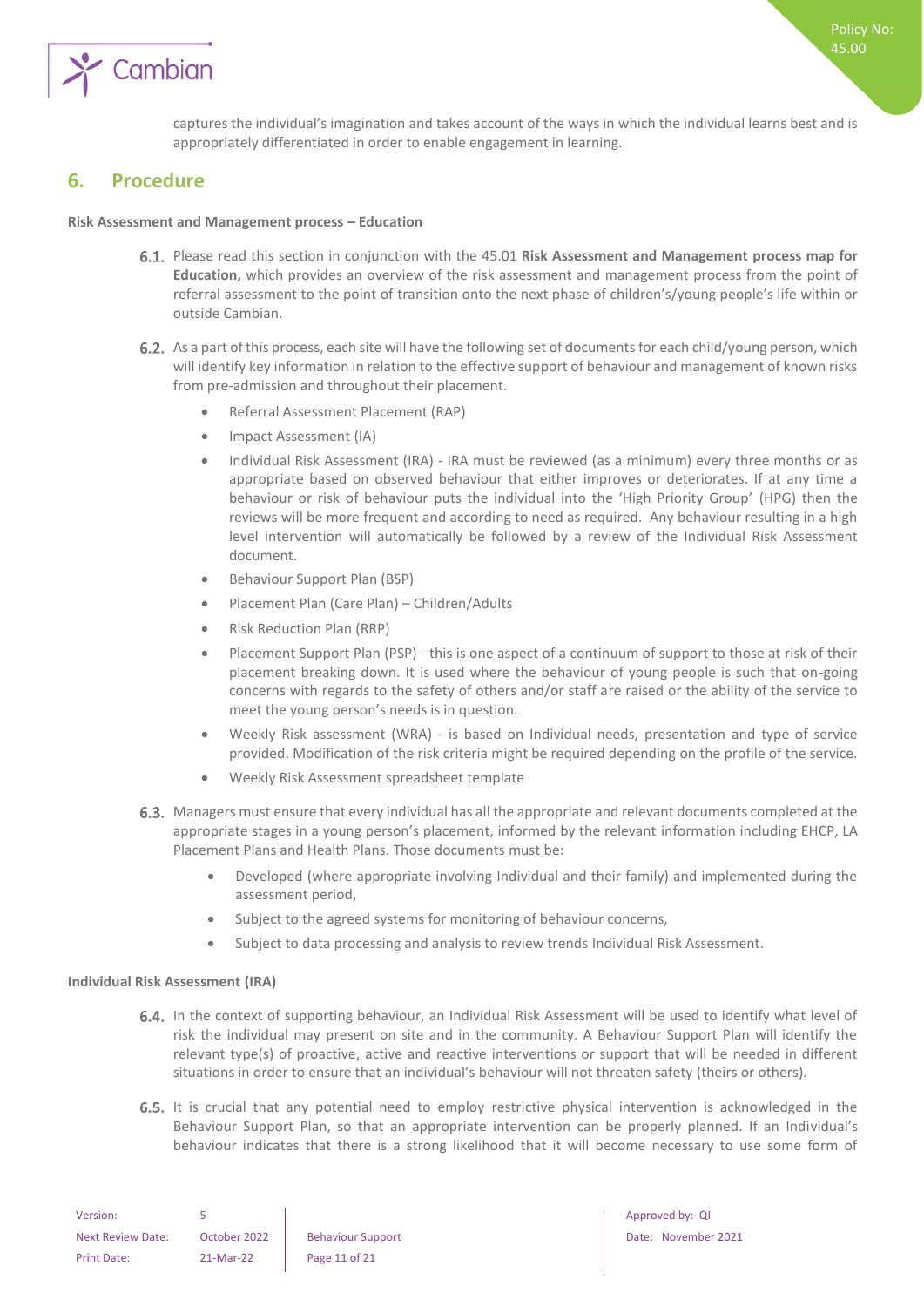

restrictive physical intervention, then the Behaviour Support Plan and an Individual Risk Assessment needs to reflect this.

- 6.6. The Individual Risk Assessment will also be used as a process to identify what actions will need to be taken to allow/enable an individual access to activities. In some circumstances it may be necessary to delay or avoid a particular activity because the current level of risk posed to the individual or others. However, staff will need to be mindful of the potential for discrimination against an individual if their access to an activity is being restricted unnecessarily.
- 6.7. In drawing up plans for the use of restrictive physical intervention, close liaison will be maintained between the multi-disciplinary teams involved with the individual in our care. Formal methods of sharing successful approaches and interventions should be adopted in order to ensure consistency and to maximise effectiveness.

#### <span id="page-11-0"></span>**Behaviour Support Plan (BSP)**

- 6.8. Behaviour Support Plans should identify the particular setting conditions both within and outside the immediate environment that increase the likelihood of behaviour of concern occurring. These might include factors that increase the individual's general level of anxiety or stress and so affect their tolerance and ability to cope with the demands being made on them. The BSP should include details of observable signs in the individual's behaviour or demeanour that suggest increased levels of stress, agitation or anxiety as well as key triggers that are known to provoke behaviour of concern under certain setting conditions.
- Each Behaviour Support Plan should include clear criteria for when a particular intervention will be considered to be appropriate for that individual. Steps should be taken to ensure that all staff who may have to use these techniques are clear about what exactly is permissible, and under what circumstances. Clear distinctions should be made between the options that have been identified as appropriate, and their use under different circumstances.
- 6.10. Behaviour Support Plans will include details of the wider range of proactive strategies to be employed in an attempt to avoid the need for restrictive physical intervention. This will include longer-term planning to address the root causes (function) behind the behaviour, as well as de-escalation and diversion techniques to be employed when behaviour begins to deteriorate beyond normal expectations.
- 6.11. Responses to behaviour of concern should take into account the individuality of the person in our care. In identifying appropriate interventions for that individual, a comprehensive assessment of their needs should be carried out, using a multi-disciplinary approach. Where the child/young person experienced trauma, approaches to behaviour support strategies must be trauma informed, so the appropriate and effective staff responses can be given.
- 6.12. When planning the use of restrictive physical intervention, it is important to ensure that the particular intervention is not contra-indicated because of personal characteristics or health/medical factors (i.e. asthma, increasing risks of positional asphyxiation, Sickle cell anaemia) in cases of potential physical harm as a result of physical intervention, it may be necessary to seek medical advice before the use of certain support techniques.
- 6.13. There will be times when staff will need to intervene physically to keep children and young people safe or to keep themselves and/or others safe. However, just because restraint is permissible, it does not mean that it is the best and/or only way to manage a concern or situation. Staff should always consider the balance of risk associated with carrying out any intervention, i.e. action taken will be to prevent a greater harm from occurring, this is assessing the balance between the risks of carrying out the intervention against the risk of not carrying out that intervention.
- 6.14. As well as physical harm, it is important to understand an additional risk associated with potential psychological harm as the result of the use of restrictive physical intervention. This needs to be tended to with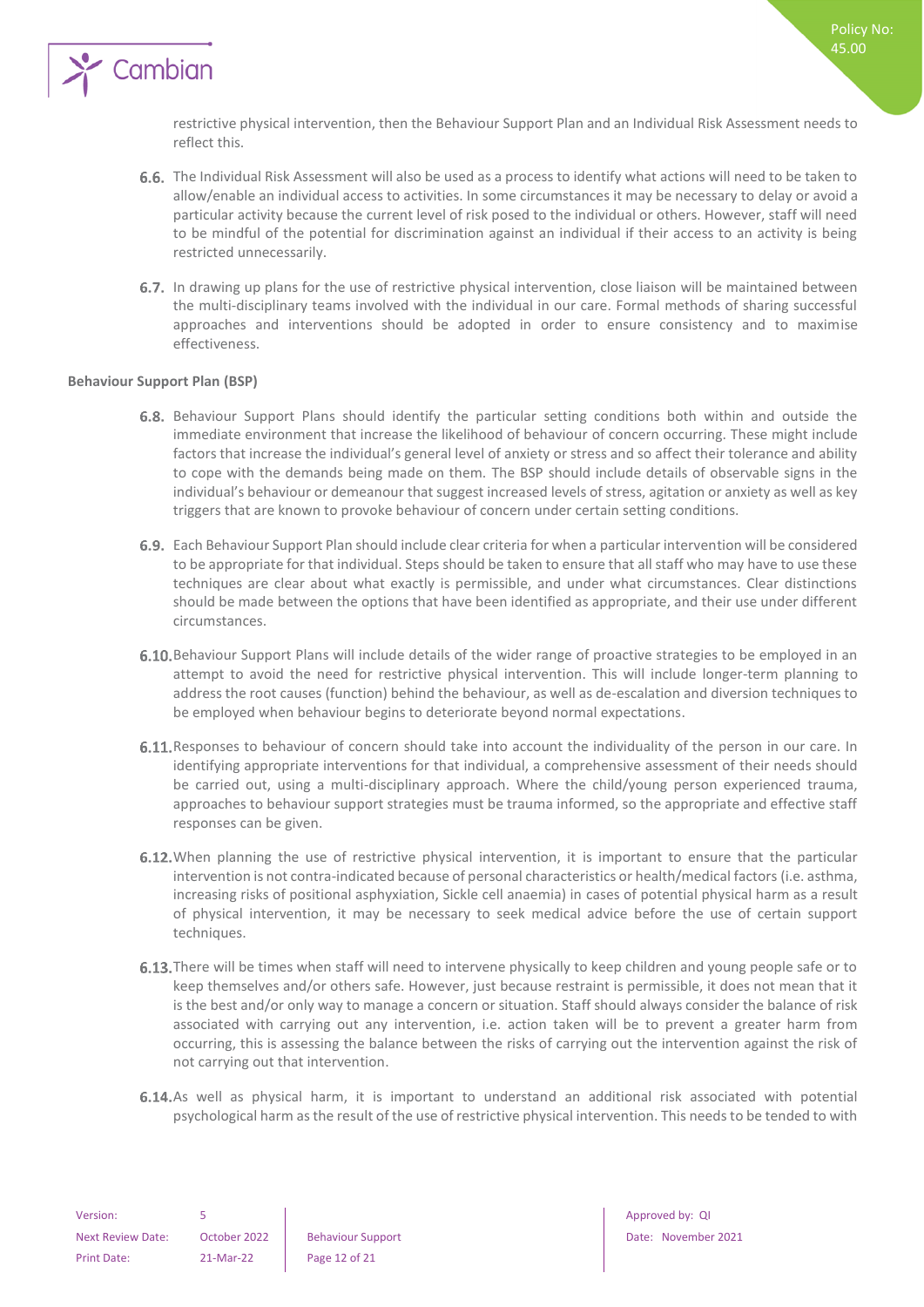

the same attention as any physical harm. This means ensuring effective debriefs for those involved and reattuning of relationships.

6.15. Physical interventions should only be used in conjunction with other strategies designed to help the individual learn alternative non-challenging behaviours. As well as identifying responses to behaviour of concern, any individual plans should include details of environment changes, teaching opportunities and the provision of particular resources or activities that will enable the individual to learn to meet their own needs through more appropriate behaviour.

#### <span id="page-12-0"></span>**The role of staff**

- 6.16. Staff have a responsibility to ensure that incidents involving behaviour of concern are accurately reported immediately, discussed, recorded and actions taken to reduce the risk of an incident occurring again and to make reparation to any harm done.. The written/electronic record should be completed within an hour, but no later than 24 hours after the incident. It would be expected that any incident is recorded before a member of staff leaves site at the end of their working day.
- **6.17.** The team/person named as responsible for coordination of the school/home behaviour support has a responsibility for ensuring that each Incident sheet or electronic record is analysed and that the young person and staff involved have been offered a debrief. They must also ensure that every staff member debrief was further discussed by their line manager in the next available staff supervision session including reflection/feedback on how the incident was managed.
- 6.18. Any changes proposed to current Behaviour Support Plan(s) and Individual Risk Assessment(s) must be shared with all staff to ensure revised strategies are applies consistently and without a delay.
- 6.19. The Head of Service/Registered Manager has a responsibility to ensure all actions identified by the team/person named as responsible for coordination of the school/home behaviour support have been carried out in a timely manner.

#### <span id="page-12-1"></span>**The Role of children and young people**

- 6.20. Where possible all children/young people are encouraged and expected to take responsibility for their own behaviour and will be made fully aware of this Behaviour Support policy and their Behaviour Support Plan.
- 6.21. Where possible all children/young people are supported to understand what happened and how they can modify their responses in difficult situations.

#### <span id="page-12-2"></span>**Individual's Debrief /Reflections**

- 6.22. Following an incident involving behaviour of concern, the child/young person should be given the opportunity to talk through and reflect on the circumstances in which the child/young person found themselves. The purpose of this debrief is to explore with the child/young person the responsibility for what has happened and to identify alternative strategies for the child/young person to avoid similar situations occurring in future. Where a child/young person is unable to use words to reflect on the incident, other forms of debrief should be explored. This could involve the use of social stories (see 45.11 a-f for debrief guidance).
- 6.23. It is necessary to exercise judgement in the timing of this meeting  $-$  balancing the need to allow sufficient time for the child/young person to calm down fully without allowing too much time to pass so that the meeting loses its immediacy and impact. It is also important to think about who should conduct this meeting. Ideally it should not be the person directly involved in the incident. It would be preferable if the meeting could be conducted by a person who has a good relationship with the child/young person and who is seen as credible, fair and authoritative. **NB: If the child chooses to have a debrief/reflective session with someone who was involved in the incident, an additional wellbeing check should be carried out before and after the session by somebody who was not involved in the incident.**
- 6.24. The purpose of the meeting is to promote change and to help the child/young person to develop improved self-regulation or more effective strategies to manage stimuli. It is essential that staff understand the

| Version:                 |              |                          |
|--------------------------|--------------|--------------------------|
| <b>Next Review Date:</b> | October 2022 | <b>Behaviour Support</b> |
| Print Date:              | 21-Mar-22    | Page 13 of 21            |

Approved by: QI Date: November 2021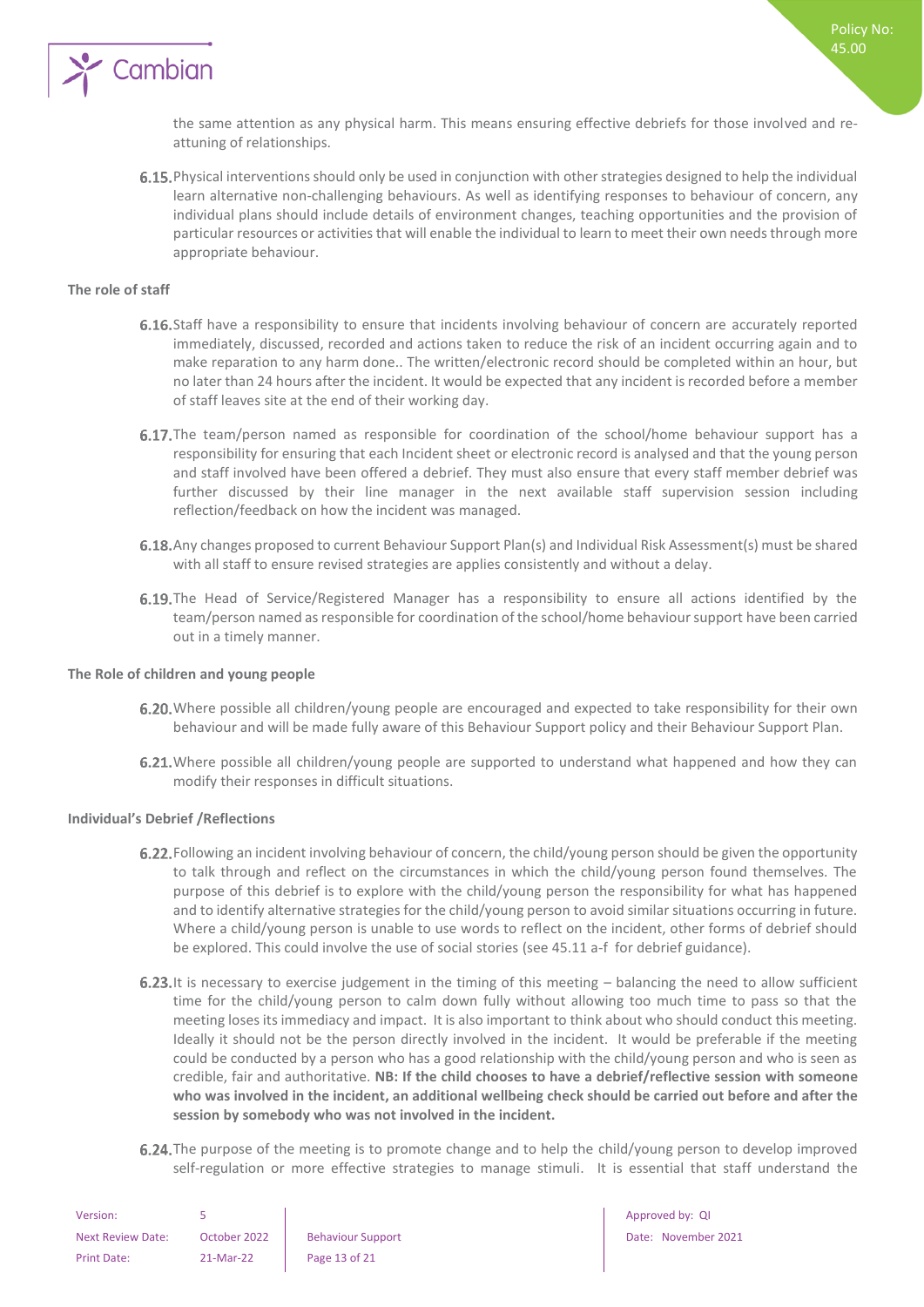

potential impact of toxic shame on a child/young person's ability to reflect on an incident and It is important that it is conducted in a calm and supportive way which the child/young person experiences as helpful and positive.

- 6.25. If it is necessary to impose any sanctions on the child/young person or there are any other negative outcomes (from the child/young person's perspective) they should be informed of these things after and separate from the debriefing meeting. Any sanctions or consequences should be in line with policy and be recorded in a timely manner.
- 6.26. In some cases a member of the therapy team might need to be involved and support depending on capacity. They may be able to help with the selection of questions, or with specific arrangements around the communication with the child/young person.
- 6.27. Sites may use different specifically designed debrief documents which will be carefully selected for each child/young person. Examples of Facilitated Decision Making (FDM) and Evaluation Support Procedure level 1-4 are in **45.11 a-f – Individual Debrief resources.**

#### <span id="page-13-0"></span>**Structure, boundaries and school/home rules**

- All locations will ensure that all Individuals are cared for and/or educated in an environment which provides positive and appropriate structure, boundaries and rules. These help to provide the framework for developing a moral foundation where skills of self-control and self-discipline are developed and children and young people are able to take responsibility for their actions.
- 6.29. All locations will provide clear information on any rules that apply in that setting and where appropriate individuals will sign agreements or contracts that they understand them and what any consequences would be for breaking those rules. Where individuals are age of 16 or above and do not have capacity to agree to such rules **13.00 Mental Capacity and Consent** policy will apply and any decisions will be made with the individual's best interest.

#### <span id="page-13-1"></span>**Ongoing support, praise and encouragement**

- 6.30. Helping the child/young person learn about, and where appropriate replace maladaptive strategies for coping with or communicating needs, wants and feelings with a more socially appropriate pattern is a key objective of effective behaviour support, but it may not work for everyone immediately. Rewards motivate and help children and young people to see that good behaviour is important and also valued. At Cambian we seek to reward all children and young people for their efforts, commitment, good behaviour, achievements and hard work in a variety of ways.
- 6.31. Praise and encouragement develops children and young people's confidence and self-esteem and can be used as a motivator to encourage positive behaviour. For those who require further encouragement, the promise of rewarding experiences as a consequence of appropriate behaviour provides an added motivator. Therefore where appropriate, token and reward systems can be extremely effective motivators in the development of positive behaviour.
- 6.32. Where the child/young person has experienced trauma, education about trauma reactions will be provided and a hope for full recovery given. This may be led by the member of the senior management team or therapy team member – depending on the type of provision offered.
- 6.33. Conveying information about common reactions to trauma can often be helpful, not only to the child/young person, but also to the people around them, including staff, parents, teachers, non-teaching staff and community member involved in child's/young person's life. Knowing what to expect and what reactions are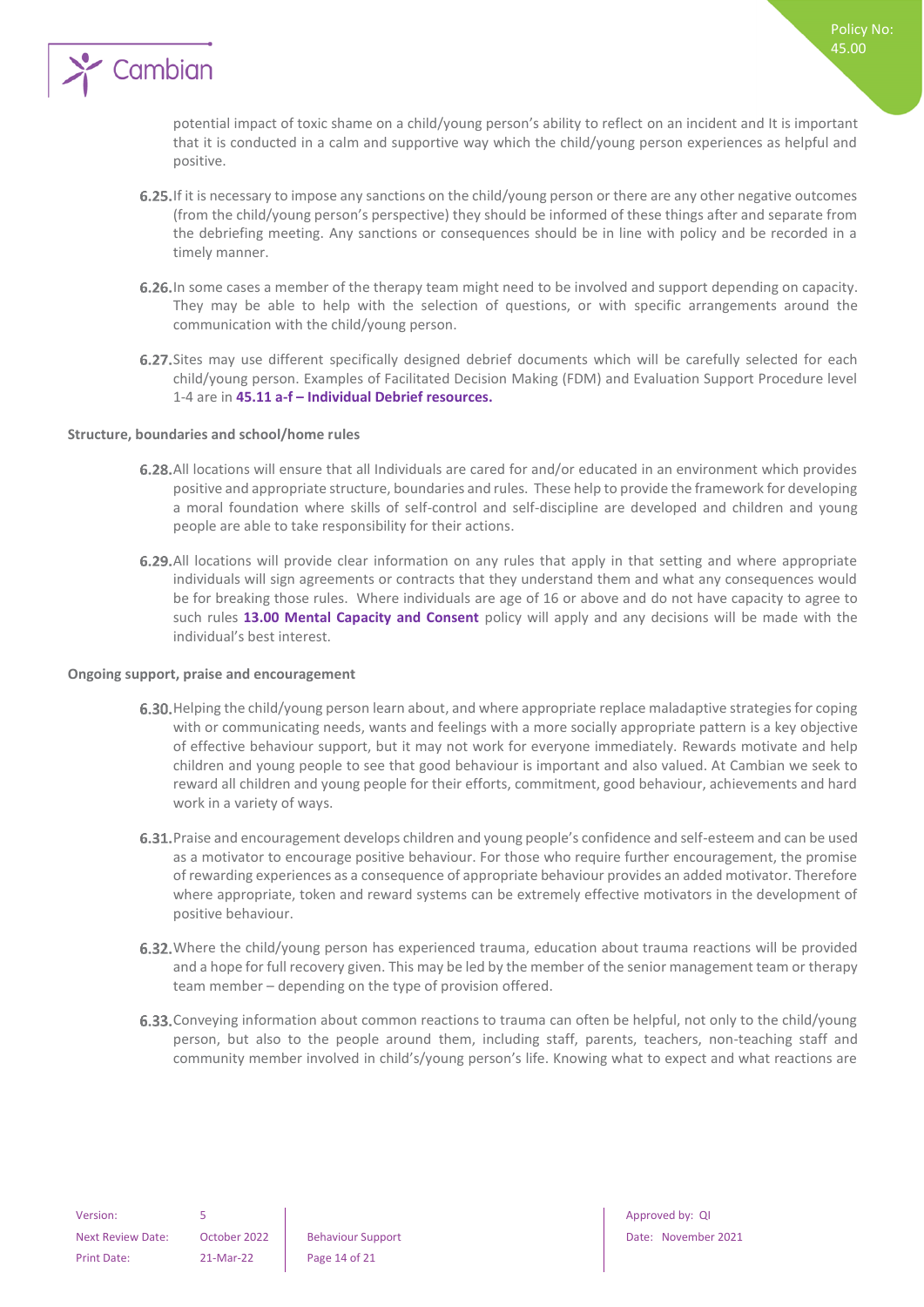

most common can relieve adults' worries that the child/young person will not recover or will be damaged forever.

#### <span id="page-14-0"></span>**Consequences**

- 6.34. It is essential that those supporting young people in the aftermath of an incident understand the function of the undesirable behaviour for the young person when considering how to proceed. If staff understand the function, this will help to guide the opportunities for learning (consequence). Many of the neuro-diverse children/young people in our services experience a high degree of anxiety and this presents in different ways, many of them are socially unacceptable. This is likely a result of them not having the capacity, or communication skills to be able to express these feelings in other ways. They rely on the attunement of staff supporting them to make sense of these feelings and support their emotional regulation. Where this support fails, and behaviour is the only form of communication accessible, the underlying, unexpressed emotions are at risk of being compounded by fear and shame, both emotional states which do not provide an emotional safe space where learning can occur. **REMEMBER Shame doesn't motivate prosocial behaviours; it fuels social withdrawal and low [self-esteem](https://www.psychologytoday.com/us/basics/self-esteem)**.
- 6.35. Children and young people rarely respond positively to being addressed by an adult raising their voice and will either become extremely distressed or over-stimulated, exacerbating any inappropriate behaviour (shame response). Other children and young people observing such behaviour may also become distressed or over-stimulated, causing incidents to escalate. Therefore, where supportive correction is felt to be necessary and effective, it should be delivered calmly and quietly, avoiding unnecessary distress/stimulation.
- 6.36. As well as rewarding positive behaviour, there is a need for consequences to support and facilitate learning more prosocial behaviour. The use of consequences should be characterised by certain features, such as:
	- It must be clear why the consequence is being applied,
	- It must be made clear what changes in behaviour are required to prevent similar situation,
	- There should be a clear distinction between minor and major incidents,
	- The focus should be on the behaviour, not the child/young person.

#### <span id="page-14-1"></span>**Working together**

- 6.37. All services will ensure that there is an ongoing dialog (where appropriate and advisable) with families, carers and other professionals involved.
- 6.38. All services must liaise closely with those responsible for the child's/young person's care to effectively support children and young people across a range of contexts. The services will share observations and feedback but also seek support in the development of practice which is of benefit to the child/young person life.
- 6.39. Other agencies and professionals will be engaged when considered necessary and in the best interests of the child/young person by both their parents/carers/LA and the service.

#### <span id="page-14-2"></span>**Physical Intervention**

- 6.40. This section should be read in conjunction with 46. Physical Intervention (PI) policy and procedure.
- 6.41. The purpose of physical intervention is to take immediate control of a dangerous situation, in order to end or significantly reduce the risk of harm to the person and others around them. Physical Restraint is a restrictive

Next Review Date: October 2022 Behaviour Support Date: November 2021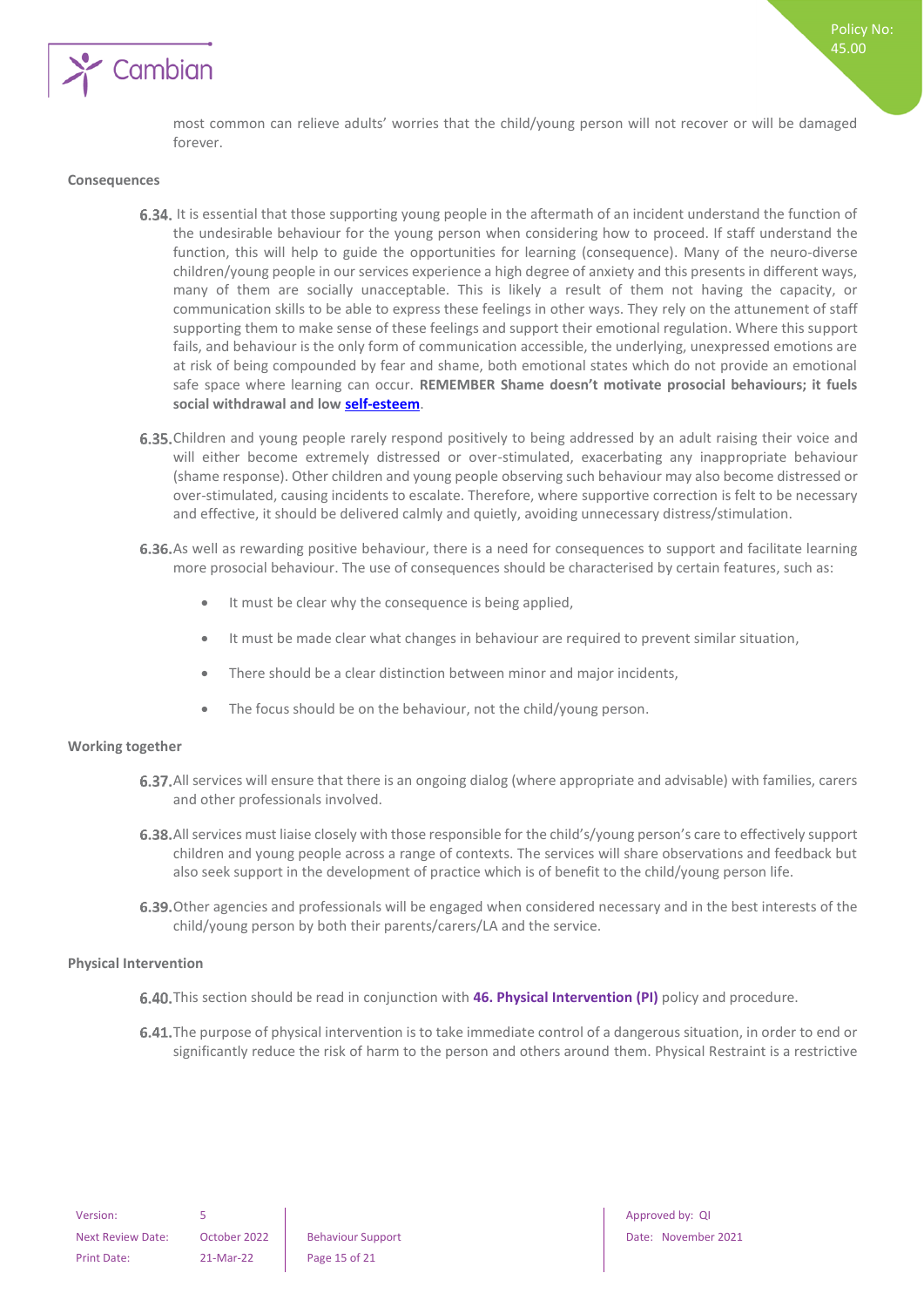

Policy No: 45.00

6.42. Cambian services use either of the following BILD accredited Physical Intervention methods:

- CPI Management of Actual of Potential Aggression (MAPA),
- PILLARS,
- Management of Violence and Aggression (MVA).
- Team Teach
- 6.43. This policy, procedure, supporting documentation and training are provided for staff to give clear instruction and guidance.

#### <span id="page-15-0"></span>**Supporting staff**

- 6.44. We understand that working with children and young people with complex needs in developing effective behavioural support requires commitment, specific skill and dedication. In order for the support for behaviour to be as effective as it could be, it is necessary for the staff involved to be provided with a learning and reflections opportunities and with the appropriate level of skill and confidence. Cambian is committed to supporting staff by:
	- Providing MAPA, PILLARS, MVA model training and also where required additional learning opportunities in the use of appropriate strategies and interventions,
	- Completion and continuous monitoring of Cambian KPI's including an overview of incidents, deescalation and level of restraints used,
	- Providing support from a member of the Senior Leadership Team to members of staff including managers whenever requested,
	- Providing additional guidance, for example clinical support in development or review of Behaviour Support Plans for children and young people in order to address challenging behaviour,
	- Regular monitoring of incidents,
	- Staff debrief sessions following stressful or serious incidents,
	- Providing regular supervision with line manager which encourages deep reflection,
	- Providing access to Employee Assistance Programme which is free of charge.

#### <span id="page-15-1"></span>**Staff debrief**

- 6.45. We have a duty of care for our staff. Debrief after a serious incident and/or incidents where restrictive intervention was used is a necessary and important step. Debrief can be carried out by any member of staff including Managers, Team Leaders, members of the therapy team. The name of the staff member receiving and also providing debrief is added to the incident sheet, the debrief document is completed on 45.2 – Reflective Debrief and attached to the relevant incident form.
- 6.46. Where restrictive intervention took place, debrief with the member of staff should be carried out within 24 hours. There might be times where a group debrief will need to be offered – this will take place where a group of staff were involved in a difficult incident/situation and it is believed the whole group will benefit from the session. These sessions might be guided by Managers, facilitators or other identified practitioners. Group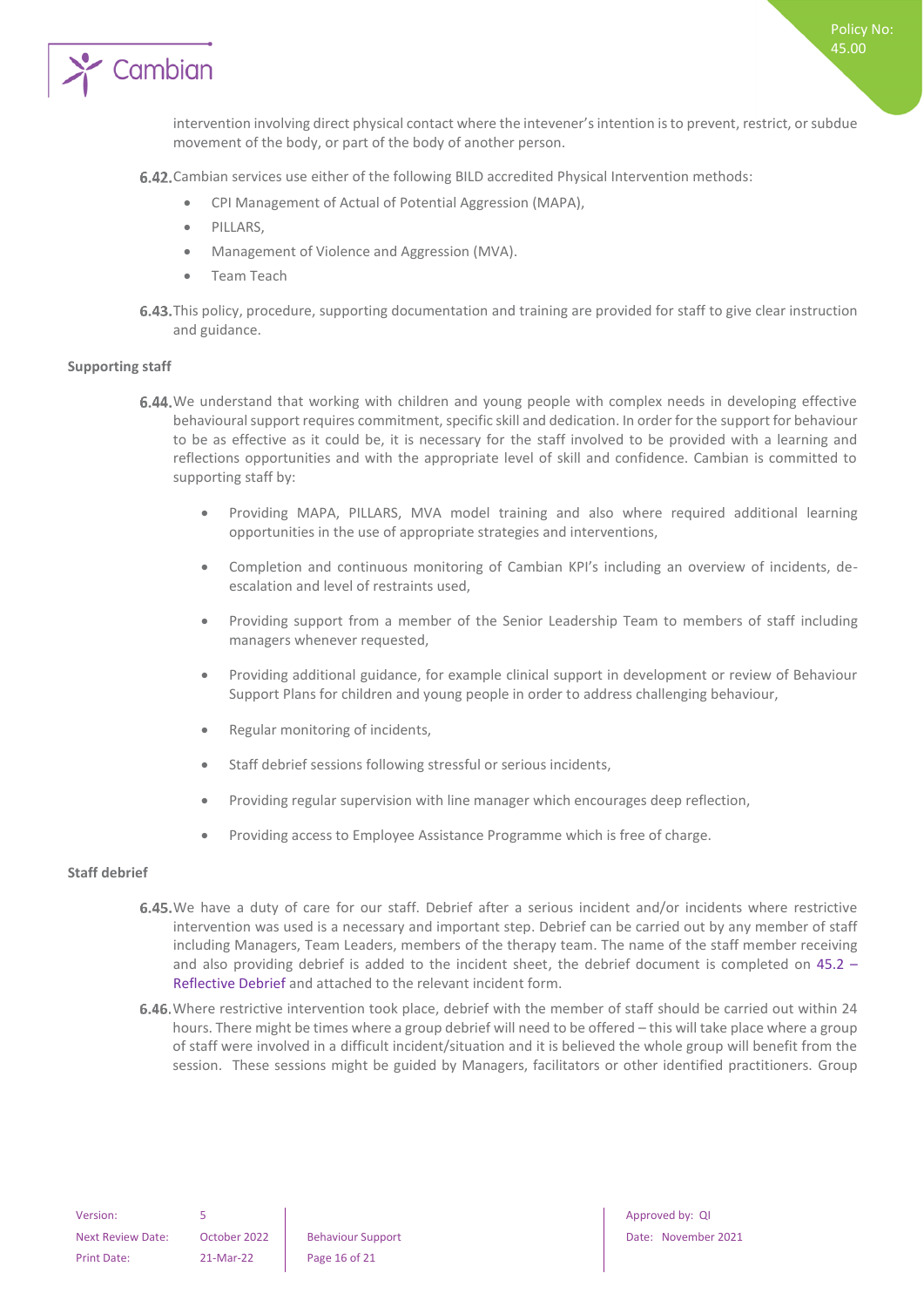

debriefs will be provided to review team members' experience at the time and it is important to remember that the feedback from each session should be use to inform further learning.

#### <span id="page-16-0"></span>**Heads of Care Forum**

- 6.47. Cambian Education has a dedicated Heads of Care forum which meets quarterly. The Forum comprises, but is not restricted to the following members:
	- Regional Education (Care) Leads (Chair)
	- Regional Education Leads open membership
	- Heads of Care/Registered Managers
	- Headteachers/Principals open membership
	- Responsible/Nominated Individuals and Directors open membership
	- COO open membership
	- Other Cambian key members depending on the subject discussed e.g. Learning & Development and HR team – by invitation
	- Guests (Regulators, Advocates, Parents/Siblings, others) by invitation

6.48. The Heads of Care forum members have collectively established the terms of reference:

- Networking opportunity to promote and share good practice,
- to support and encourage the development of the quality and best practice across care provisions,
- to ensure there is collaborative approach to raising standards,
- for Heads of Care to meet to problem solve, share information and offer peer support,
- on request to review, comment and make proposals for change in relation to policy and procedures,
- to provide a platform for understanding and introducing new initiatives: i.e. applying new legislation and to work specifically on an area of future development identified for our sector. all times with current legislation and statutory guidance, and ensure that daily practice and procedures accord with this policy,

Version: 5 **5** Approved by: QI Next Review Date: October 2022 Behaviour Support Date: November 2021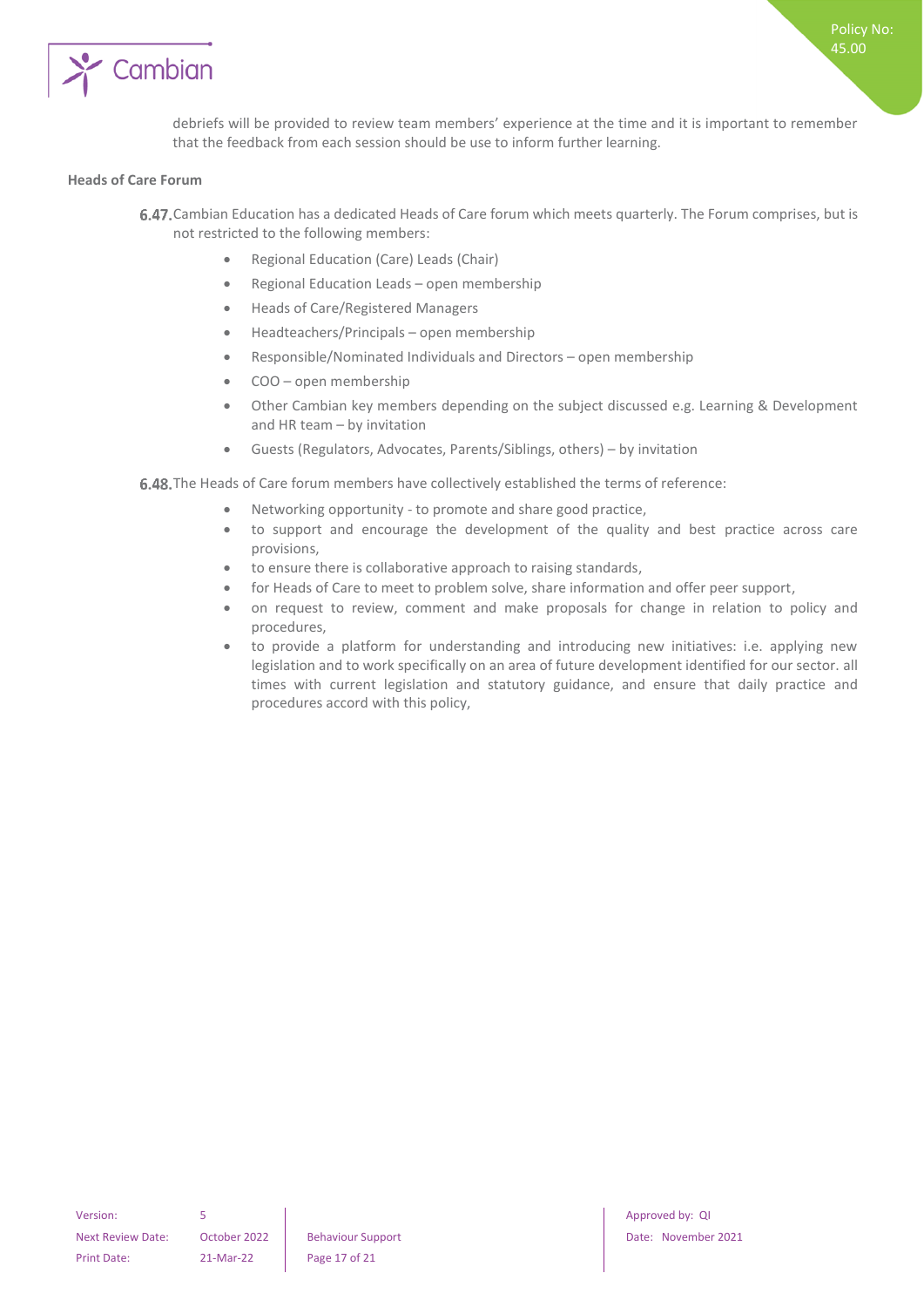

- Ensuring that Cambian Education meets the requirements of the relevant Behaviour Support framework within its standards and training (facilitated by relevant programme lead),
- Ensuring that operational feedback on the effectiveness of behaviour support policies and procedures is sought and promoting the welfare of children and young people are consistent at
- Monitoring and analysing a holistic view of behaviour support issues to ensure that incidents are managed effectively, themes are identified and tracked and appropriate actions are taken within suitable timescales,
- Facilitating a 'lessons learned' process to ensure that from an organisational perspective, learning points from serious incidents, can be identified and action taken which will support the review of this policy,
- Ensuring processes are in place and operating, to routinely review and evaluate behaviour support including practice and performance of all staff working with children and young people,
- Promoting and fostering a culture of continuous improvement across all disciplines,
- Providing an information exchange / setting for discussion to consider the best means to address any issues in relation to safeguarding & child protection, including working together with other agencies.

#### <span id="page-17-0"></span>**Need for consent**

6.50. Please read this section in conjunction with Mental Capacity and Consent and Deprivation of Liberty policy.

6.51. Children's and Young People's care must only be provided with the consent of the relevant person, which may include the person themselves.

#### <span id="page-17-1"></span>**Consent and Mental Health Act**

- 6.52. Where young people are detained under Section 2 and 3 of the Mental Health Act consent may not be required – staff should follow guidance within the MHA Code of Practice.
- 6.53. Implementation of positive behaviour support through supervision, staff meetings and collaborative discussion with members of the clinical team.
- Each location will have an up-to-date training matrix which provides evidence of all staff training including the name of the course, date and time taken and when this training needs to be refreshed.

## <span id="page-17-2"></span>**7. Standard Forms, Relevant Documents, Letters & References**

<span id="page-17-3"></span>**This Policy's supporting documents**

| 45    | Behaviour Support Policy - Education                     |
|-------|----------------------------------------------------------|
| 45.1  | Risk Assessment and Management process map for Education |
| 45.2  | Referral Assessment Placement Form                       |
| 45.3  | Impact Assessment                                        |
| 45.4a | Behaviour Support Plan – for Individual signature        |
| 45.4b | Behaviour Support Plan – for parent or LA signature      |
| 45.5a | Individual Risk Assessment                               |
| 45.5b | Individual Risk Assessment - example and guidance        |
| 45.6  | Risk descriptors                                         |
| 45.7a | WRA Guideline (ASD profile)                              |

Policy No: 45.00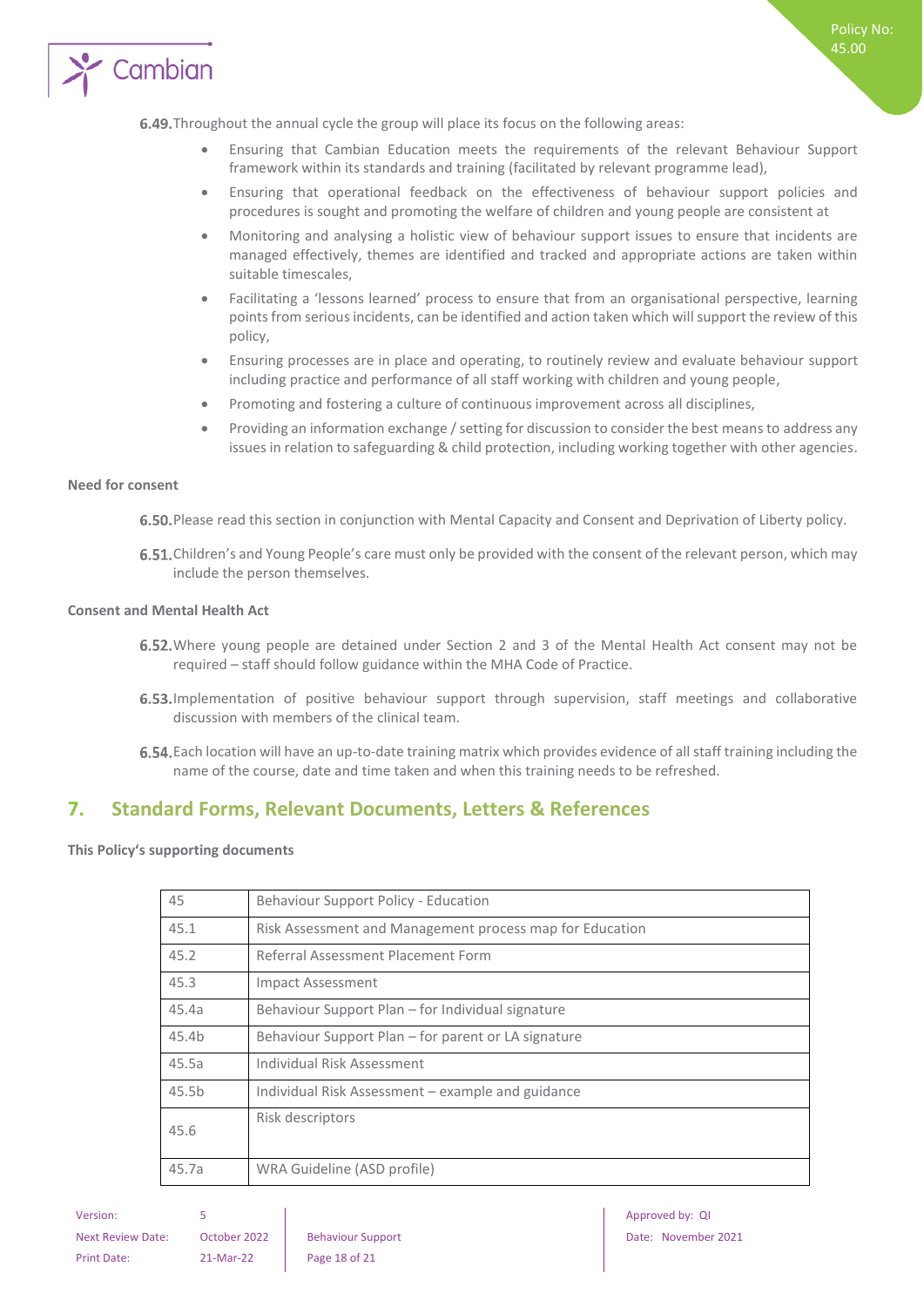

| 45.7b    | Weekly Risk Assessment (ASD profile)             |
|----------|--------------------------------------------------|
| 45.8a    | WRA Guideline (AS profile)                       |
| 45.8b    | Weekly Risk Assessment (AS profile)              |
| 45.9     | Weekly Risk Assessment spreadsheet template      |
| 45.10    | Incident Form                                    |
| 45.11a-g | Debrief Forms for staff (levels 1-4) 7 documents |
| 45.12    | Placement Support Plan                           |
| 45.13    | Staff Reflective debrief                         |
| 45.14    | Weekly Body Map                                  |
| 45.15    | Static body chart record                         |
| 45.16    | <b>Risk Reduction Plan</b>                       |
| 45.17a   | Placement Plan - adults                          |
| 45.17b   | Placement plan - children                        |

Version: 5 **5 1 Approved by: QI** Print Date: 21-Mar-22 Page 19 of 21

Next Review Date: October 2022 Behaviour Support Date: November 2021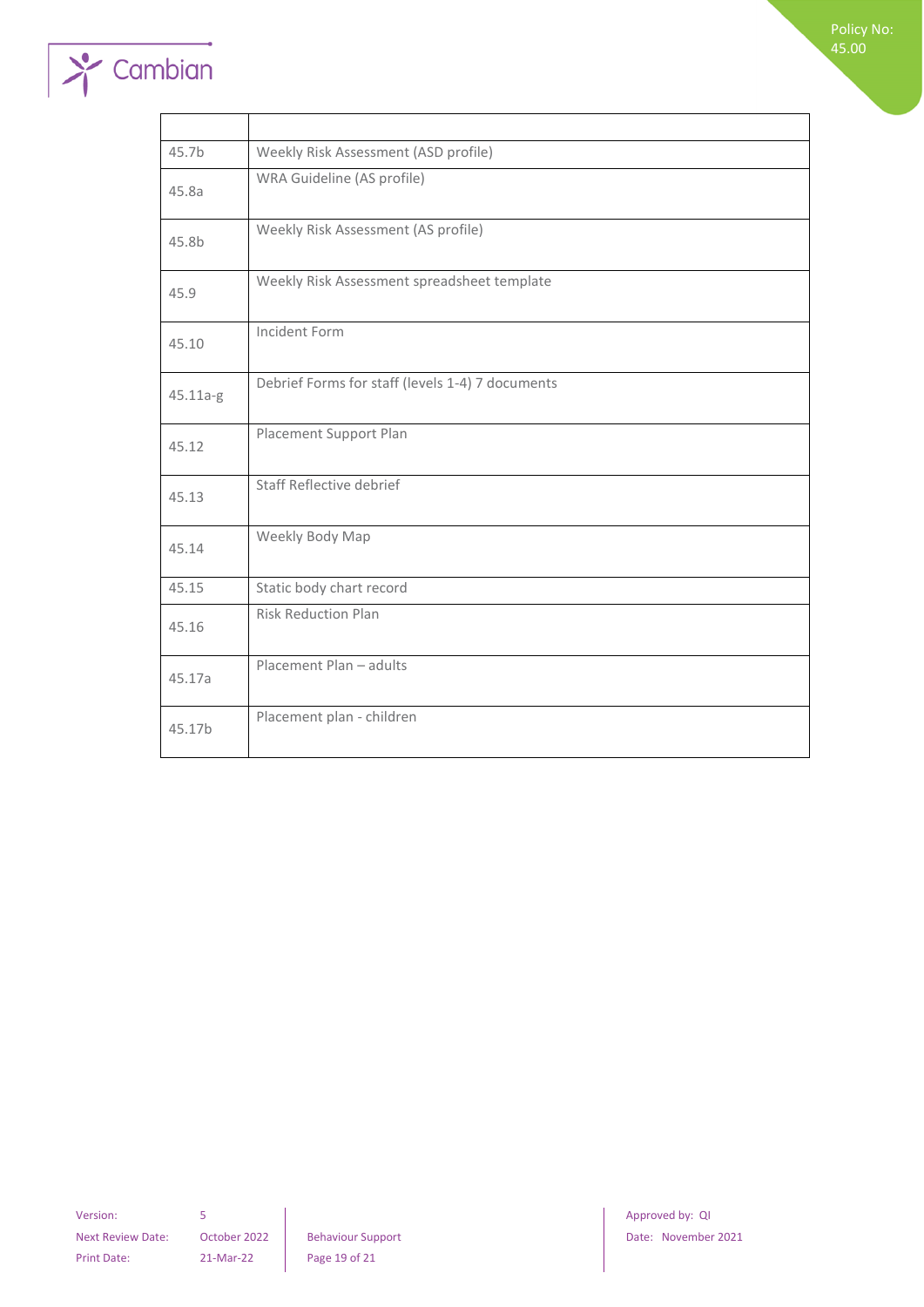

- 7.1. Risk Assessment and Management process map for Education
- 7.2. Referral Assessment Placement Form
- 7.3. Impact Assessment
- 7.4. Behaviour Support Plan for Individual signature
- 7.5. Behaviour Support Plan for parent or LA signature
- 7.6. Individual Risk Assessment
- 7.7. Individual Risk Assessment example and guidance
- 7.8. Risk descriptors
- 7.9. Weekly Risk Assessment (ASD profile)
- 7.10. WRA Guideline (ASD profile)
- 7.11. Weekly Risk Assessment (AS profile)
- 7.12. WRA Guideline (AS profile)
- 7.13. Weekly Risk Assessment spreadsheet template
- 7.14. Incident Form
- 7.15. Debrief Forms for staff (levels 1-4) 7 documents
- 7.16. Placement Support Plan
- 7.17. Staff Reflective debrief
- 7.18. Weekly Body Map
- 7.19. Static Body Chart Record
- 7.20. Risk Reduction Plan
- 7.21. Placement Plan adults
- 7.22. Placement plan children

#### <span id="page-19-0"></span>**Other Cambian Policy**

- 7.23. Child Protection and Safeguarding
- 7.24. Child Sexual Exploitation
- 7.25. Physical Intervention
- 7.26. Mental Capacity and Consent
- 7.27. Anti-bullying
- 7.28. Third Party Aggression
- 7.29. Exclusions